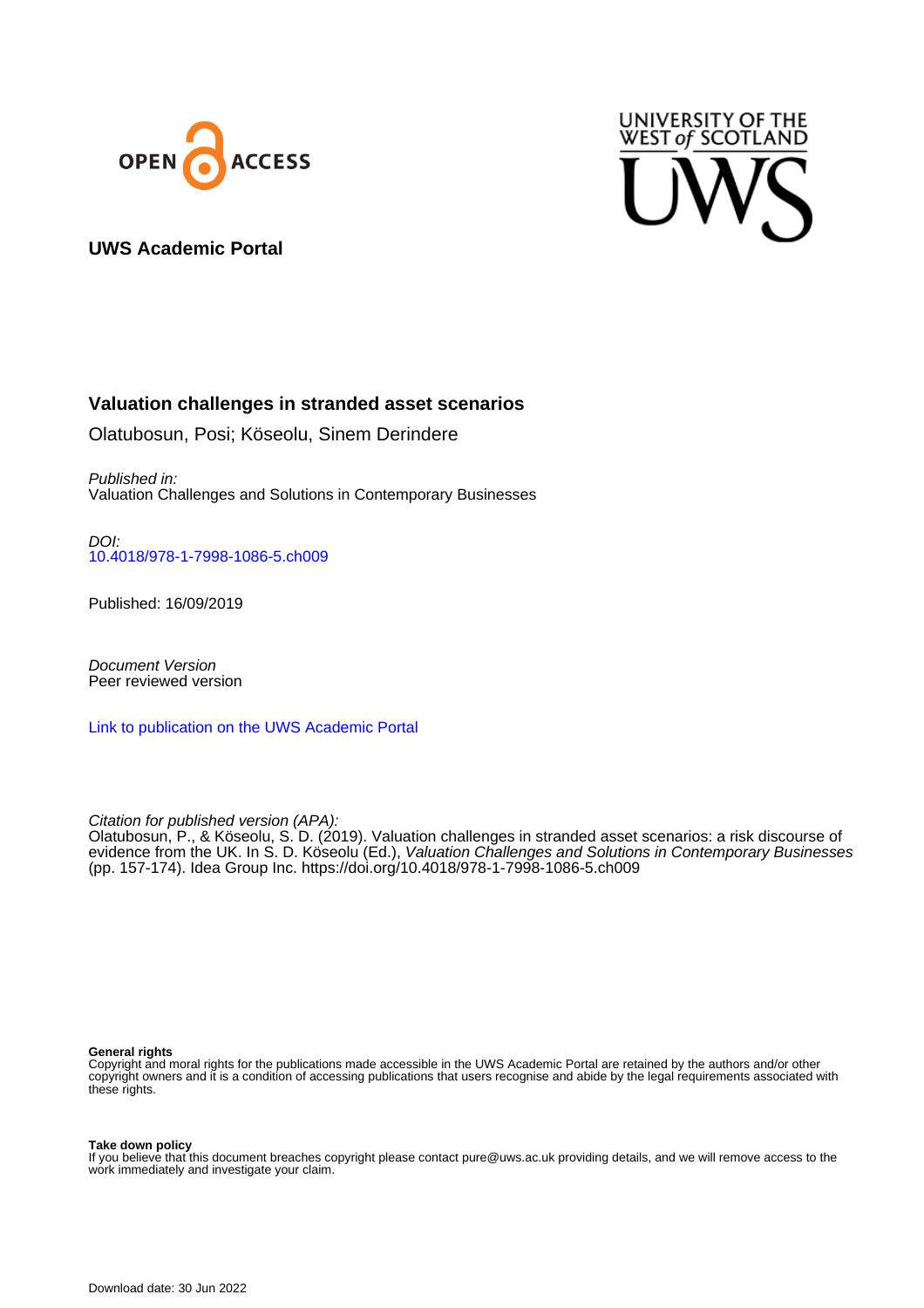# **Valuation Challenges in Stranded Asset Scenarios: A risk discourse of evidence from the UK**

# **Dr. Posi Olatubosun** (King's College, University of London). ORCID: F-2243-2017 **Dr. Sinem Derindere Koseoğlu**

# **Abstract**

This paper sets out to investigate the challenges being faced by sell-side analysts in engaging with companies with material stranded assets through the lens of *Becksian* risk society theory. The research seeks to unravel the usefulness of sustainability reports in deriving the intrinsic value of energy companies in the UK, and whether they take Environmental Social and Governance (ESG) factors into consideration in doing so. Qualitative data were collected via dual methods comprising longitudinal participant observation at IR meetings and interview of sell-side analysts and institutional shareholders. Findings indicate that dissatisfaction with the existing risk reporting system is a key factor in divestment decisions and asset stranding. The growing Responsible Investment (RI) awareness notwithstanding, the inadequate risk reporting system continues to represent a major source of agitation amongst shareholders and analysts, making the overhaul of the current financial reporting system inevitable.

**Keywords:** ESG, Stranded Assets, Risk discourse, RI discourse, Valuation, Value Reporting.

# **1. Introduction**

Some of the world's most valuable and powerful companies, that is energy companies, have huge problems that may either reduce their intrinsic future value due to the risks and uncertainties attached to their future cash slows, or make the shares to be totally worthless. These companies have substantial billions of dollars' worth of proved reserves made up of coal and oil & gas under the heading of 'unsold inventories' in their balance sheets. Owning much of these reserves is the source of massive power and high market value**<sup>1</sup>** . Power derives from the incidence of the existent 'global technological society' where essentials of such as food, commerce, communication, transportation and industry are driven by these energy mix, whilst their value derives from the intrinsic valuation - commonly based on the present value of future cash flows arising from the sale of energy products. In 2018, \$2 trillion in global annual revenue was generated by upstream (exploration and drilling activities) energy companies, and the sector generates up to \$90 billion in GDP, representing up to 3% of the global economy**<sup>2</sup>** . In recent times however, the declining value of these companies has become a major source of worry to institutional investors because the future returns accruable to the beneficiaries of institutional investments are linked to the ability of the investee companies to generate future cash flows which is reflected in their respective market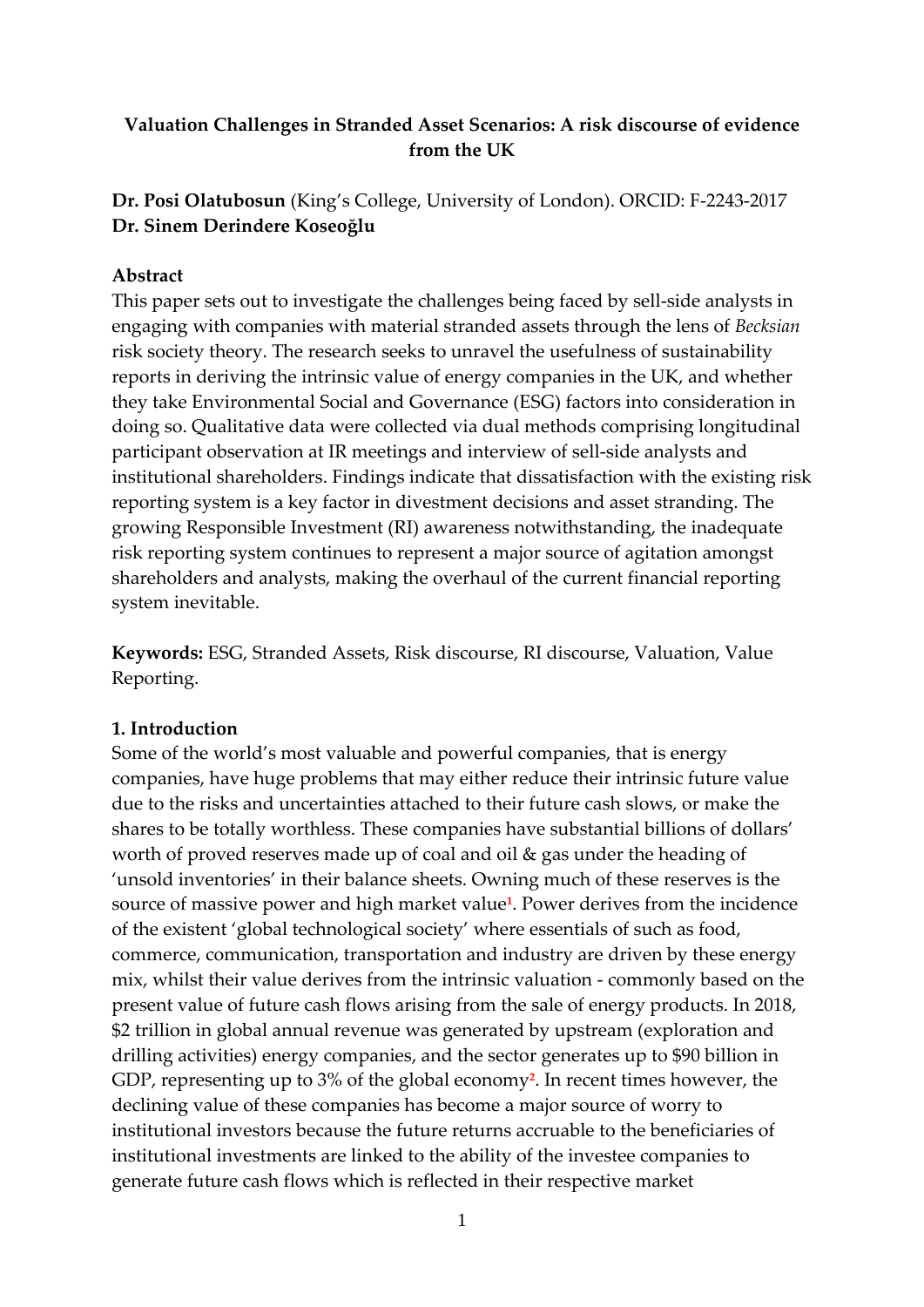capitalisation. As at August 2019, market capitalisation of the top 20 of the world's energy companies is worth \$1.7 trillion which reflects a 55% cumulative decline when compared with the highest value ever attained between 2007 and 2015 (see table 1). Literature reveals that the declining value is traceable to factors such as stigmatization by environmental campaigners, legislative uncertainties multiple compression arising from weakness in corporate governance, and divergence in the basis for valuation in the investment community (Ansar *et al.,* 2013; Caldecott, 2018). Recent empirical evidence has shown that stigmatisation can influence compression in trading volumes whereby a misalignment exists between ability to generate future cash flow and intrinsic value. For instance, Rosneft Oil Company produces 2.3 million barrels per day, which is slightly more than what ExxonMobil produces. It is therefore expected that the market value of Rosneft would be higher than that of ExxonMobil. However to the contrary, Rosneft is valued at roughly 18% of the market value of ExxonMobil. This compression in trading volumes and the uncertainty about the future of fossil fuel may have influenced the privatisation**<sup>3</sup>** and diversification**<sup>4</sup>** programmes of the various National Oil Companies (NOCs) in recent times.

The problem of uncertainty about the future, and the problem of environmental risks have called into question, the validity of the Gordons growth model used in estimating over or undervaluation of shares (Cho, 1988). These uncertainties may lead to lower intrinsic valuation of equities in these companies due to greater worries about their ability to generate future cash flows, or in worst case scenario, inability to finance new projects leading and the inability to generate fresh working capital, therefore making it impossible for them to continue as a going concern.

| Company                          | <b>Aug 2019</b> | Aug 2017 | <b>Highest historical value and date</b> |                  |  |
|----------------------------------|-----------------|----------|------------------------------------------|------------------|--|
| Exxon Mobil                      | 286.3           | 342.1    | 519.3                                    | October 2007     |  |
| <b>British Petroleum</b>         | 125.11          | 113.6    | 263.3                                    | May 2006         |  |
| <b>Chevron Corporation</b>       | 221.79          | 197.7    | 256.1                                    | <b>July 2014</b> |  |
| <b>CNOOC</b>                     | 63.85           | 48.9     | 120.9                                    | April 2011       |  |
| ConocoPhillips                   | 57.67           | 54.4     | 112.6                                    | June 2008        |  |
| Eni                              | 53.75           | 54.6     | 152.4                                    | May 2008         |  |
| <b>Enterprise Products</b>       | 61.77           | 58       | 77.2                                     | <b>May 2008</b>  |  |
| <b>EOG Resources</b>             | 42.12           | 52.3     | 64.5                                     | June 2014        |  |
| Equinor ASA                      | 56.34           | 53.6     | 135.3                                    | May 2008         |  |
| Halliburton                      | 15.77           | 37.1     | 63                                       | <b>July 2014</b> |  |
| Kinder Morgan                    | 45.86           | 42.8     | 96.5                                     | April 2015       |  |
| Occidental Petroleum Corporation | 38.56           | 45.8     | 90.3                                     | May 2011         |  |
| Petrobras                        | 85.31           | 52.1     | 329.9                                    | May 2008         |  |
| PetroChina                       | 87.81           | 112.2    | 472.1                                    | October 2007     |  |
| Phillips 66                      | 43.14           | 42.7     | 50                                       | November 2015    |  |

*Table 1.* **Market capitalisation of the world top 20 energy companies (in billions of dollars)**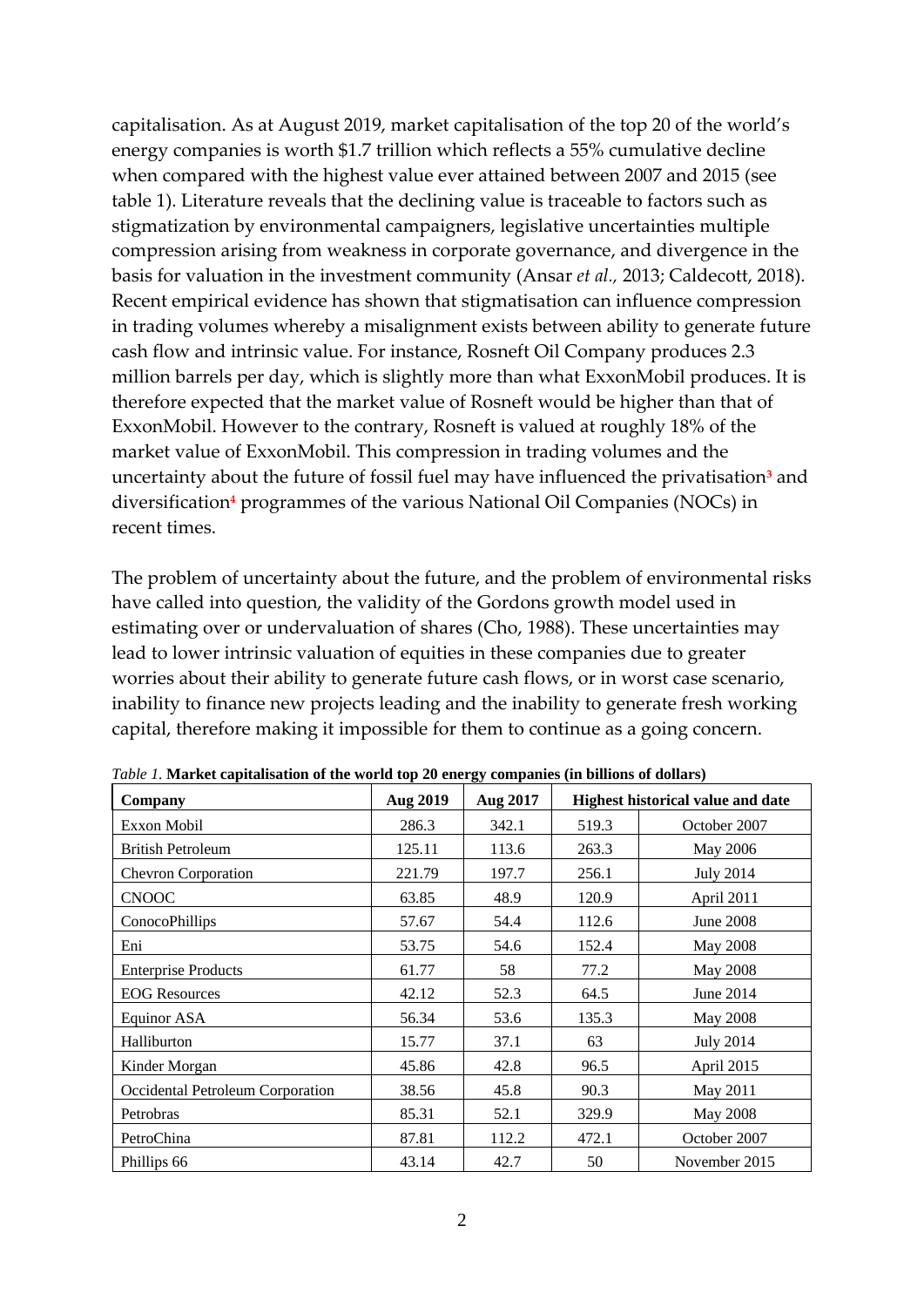| Aggregate            | 1727.358 | 1883.16 | 3822.6 |              |
|----------------------|----------|---------|--------|--------------|
| Total                | 127.47   | 121.2   | 201.1  | May 2008     |
| <b>Suncor Energy</b> | 44.39    | 48.7    | 74.9   | March 2011   |
| Sinopec              | 3.048    | 95.16   | 131.2  | October 2007 |
| Schlumberger         | 43.73    | 91.5    | 153.4  | June 2014    |
| Royal Dutch Shell    | 223.57   | 218.7   | 458.6  | January 2013 |

**Source:** Researcher's findings.

Two puzzling problems that have arisen therefore, are the challenge of how to access ESG risk information that would assist equity shareholders and their sell-side analysis analysts in making valuation decisions, and how to quantify them in the valuation of equity shares. Traditionally, business valuation methods such as the capitalisation of future income, asset based, and market based approaches have been used (Pratt, 2008, Damodaran, 2005). Currently ESG risk information are available on historical basis through the annual publication of sustainability reports which the shareholders and analysts find inadequate. This research is therefore interested in investigating the basis for arriving at risk information for decision making when trading in equity shares.

#### **2. Research in context**

### *2.1 Stranded Assets*

Energy derived from fossil fuel have been fingered in various scientific reports as being a chief source of global warming, and that their continual use would make the earth to be susceptible to catastrophic climate change that may cost trillions of dollars in environmental damages (Stern, 2006; UNFCCC, 1997; IPCC, 2018) . In order to prevent the occurrence of this environmental damages, these reserves would have to be discarded, which means that they would be 'stranded' in the ground, leading to material diminution in the value of these companies. It is estimated that adherence to the Paris Agreement (2015) adopted as a legal framework by the United Nations Framework Convention on Climate Change (UNFCCC) means that half of all known gas reserves, a third of all known oil reserves and 80% of all known coal reserves will have to stay in the ground. This fear has been further exacerbated by the EU plan to be carbon-neutral by 2050. If all these reserves have to stay in the ground, then they would become worthless. Worthless inventories mean the companies would also be worthless except they diversify their portfolio of energy products away from these environmentally-damaging products. This is why economists are beginning to call these potentially worthless reserves "stranded assets." It means that the more these companies discover new reserves of oil, coal or gas, the more they are adding to the stranded assets to their books. It is expected that when economic agents eventually realise the intrinsic value of these assets, the market price of these energy companies is expected to be hit, making the value to go up in smoke. If this carbon bubble scenario plays out as expected, then it is likely to cause premature write-off of equities held in investee companies held by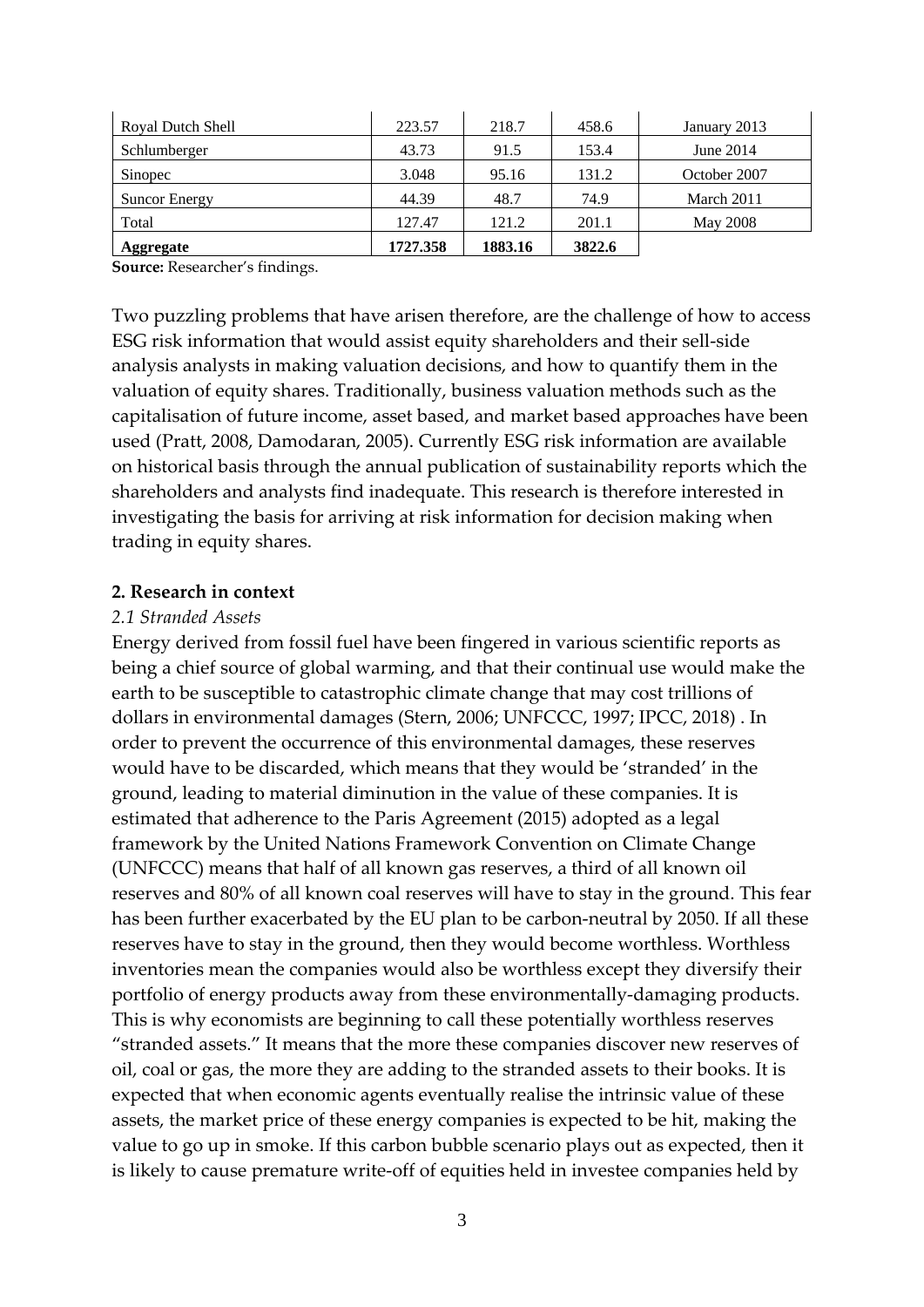institutional investors, with implications for the realisation of future pensions and other attendant social costs.

The latest analyses (IPCC, 2019; IISD, 2018) suggests that in order to meet the global emissions target of not more than  $2^{\circ}$  rise in atmospheric temperature, emissions need to remain within the carbon budget of  $500 - 900$  Giga tons of  $CO<sub>2</sub>$  (GtCO<sub>2</sub>) by 2050, which is far less than what would be emitted if all the all the worlds current oil coal and gas reserves are burned (that is 2,860 GtCO2.), resulting in higher atmospheric temperature. Except there is an accelerate development and deployment of carbon capture technology, the effect would be catastrophic on the environment. New research by carbon tracker**<sup>5</sup>** shows that just the reserves owned by companies listed on the stock exchanges contain enough carbon to create more than 762 GtCO2 and those companies are currently spending \$764 billion annually to find yet more reserves. If carbon limits are enforced in the future, then less fuel would be consumed and reserves would become 'stranded assets' which would no longer provide financial returns. If the trend continues, listed companies alone would cause more global warming than all other economic agents.

Another latest research depicts a gory picture. Pfeiffer *et al.* (2018) took stock of the embodied emissions of all the fleets of power plants installed all over the world (coal, gas, fossil fuel plants). Considering their age, running efficiency, utilisation factor, and anticipated emissions, they are expected to generate 300 GtCO<sub>2</sub>. This is a problems because in order to achieve the Paris goals of 2°C above the pre-industrial levels, we have a budget 300 GtCO2. This is 60 GtCO<sup>2</sup> over budget. In addition to this, there is \$7trillion of potential new spent on new plants most of them in Asia and Africa, which would increase emissions by additional 270 GtCO<sub>2</sub>. This is because demand for energy is rising faster than the supply, and in the short-term, oil companies are increasing their investment in the upstream with plans to pump as much as 25% more than their 2017 output by 2025**<sup>6</sup>** . That leaves us with a dilemma as to whether the world is ever going to be serious with battling climate change beyond rhetoric as the activities on ground are not matching the international commitments on reducing global warming. So the questions begging for answers Is there a sociopolitical will to increase investment spending on renewable energy and at the same time increase R&D spending on carbon capture storage? Is there a likelihood of these old plants being shut down in the future in order to reduce carbon emissions? Are we giving up altogether on the climate change goals?

However, in the event of strict adherence to Paris Agreement (2015), it will mean that the amount of gases that we can emit would have to be limited as well as the amount of fossil fuel that we can burn. Therefore the fossil fuel and coal and gas would have to stay in the ground. All these infrastructures being built to extract them would be stranded and there would be economic and social implications if this happens. There are a few countries that rely on these energy sources as the main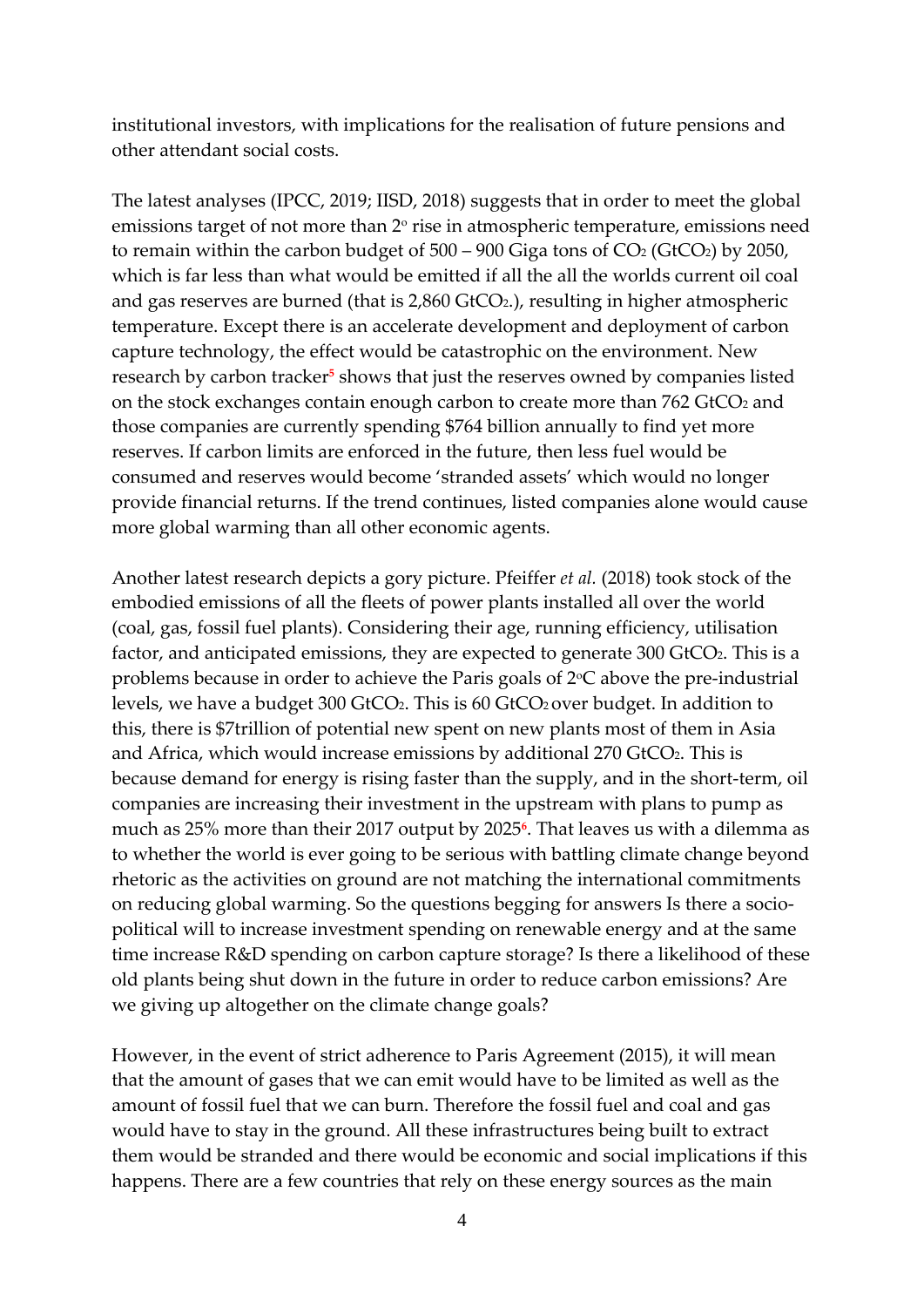means of generating revenue, that is, poor countries like Libya, Venezuela, and Nigeria. These places would have to adapt quickly in order to reduce social upheavals. Another implication is that it would tear a material hole in public budgets which means that governments would have to do more to compensate for the hole in the overall economy. Previous evidence from practitioners show that divestment for achieving social purposes is not totally new. History has shown that such trend is not new. For instance, there was a wave of divestment in the 70s and 80s against companies based in South Africa as well as tobacco companies too. However, the current wave of divestment against environmentally damaging companies became rife in 2015 after the Paris Agreement (2015) was signed. For instance, a coalition of institutional investors known as 350.org was formed around the same time to influence institutional investors' freezing of fresh investments in fossil fuel companies in the short term, as well as total divestment from them in the long term (Ansar et al., 2013). In the same vein, Caldecott et al., (2018) have traced the occurrence of stranded asset problem to the natural consequence of the creative destruction which usually typify capitalism. For instance, Metcalfe (2002) demonstrated that the underlying impulse that keeps the engine of capitalism rolling comes from continuous innovation which invariably leads to the demise of the old ones.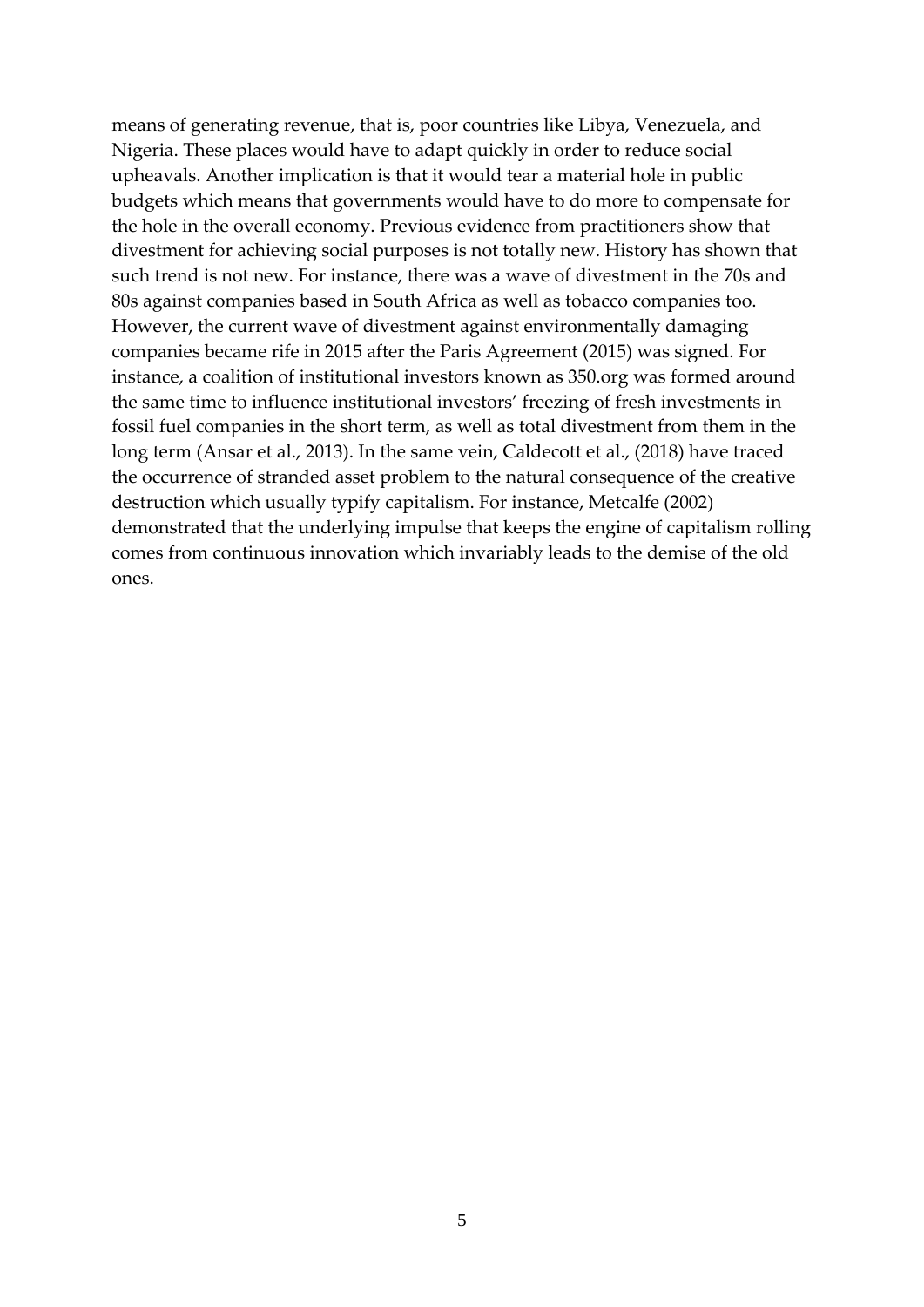*Figure 1.* **Potential impact of stranded assets divestment campaign**

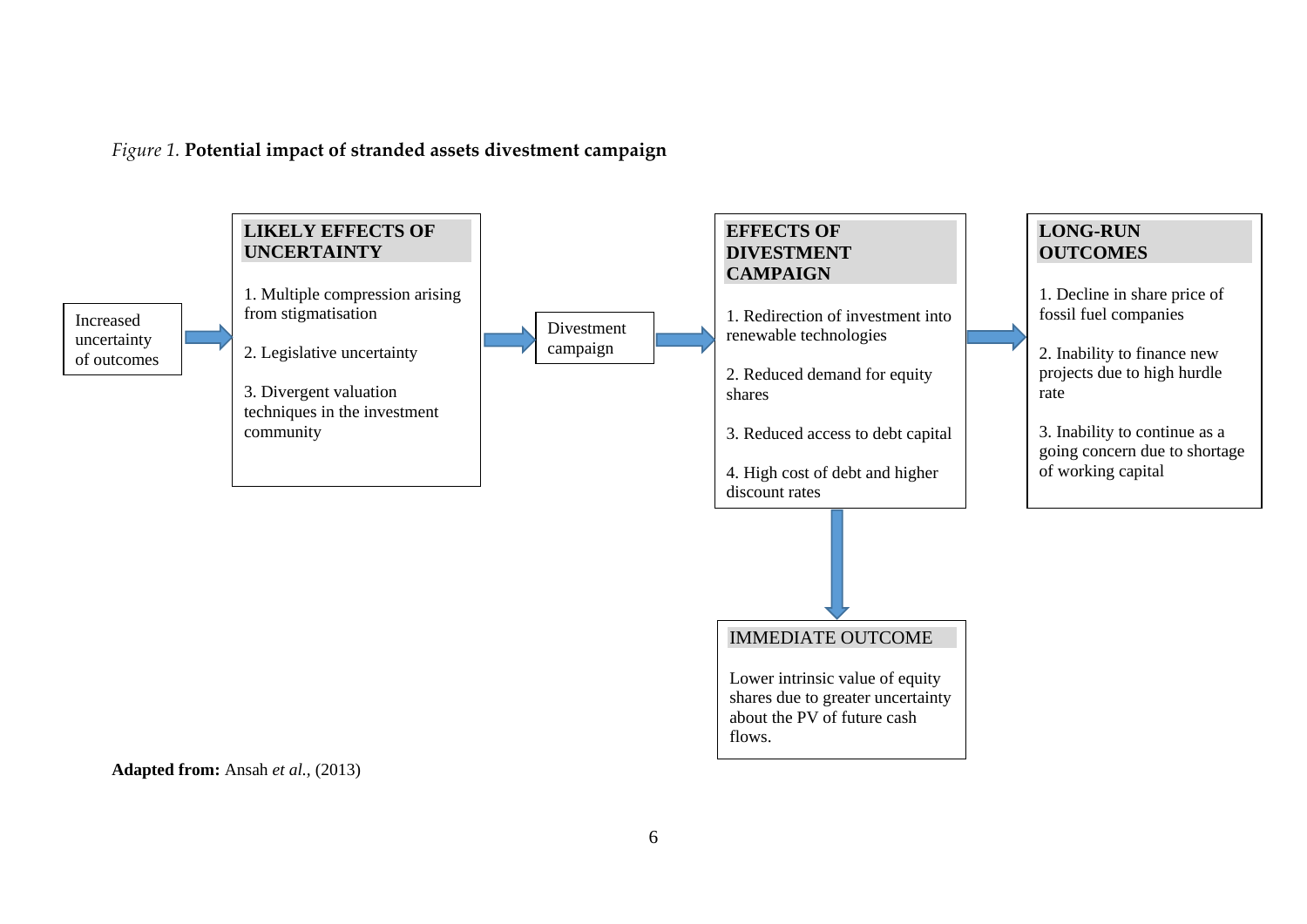| <b>SET</b>                                  | <b>SUBSET</b>                                                                                                                                                                                                                                                                                                     |
|---------------------------------------------|-------------------------------------------------------------------------------------------------------------------------------------------------------------------------------------------------------------------------------------------------------------------------------------------------------------------|
| Environmental change                        | Climate change; natural capital depletion, degradation; biodiversity loss and decreasing species richness; air,<br>land and water contamination; habitat loss; freshwater availability.                                                                                                                           |
| Resource landscapes                         | Price and availability of different resources such as oil and gas, coal and other minerals and metals; e.g. shale<br>gas revolution, phosphate availability, and rate earth metals.                                                                                                                               |
| Government regulations                      | Carbon pricing (via taxes and trading schemes) subsidy regimes (e.g. for fuels and renewables); air pollution<br>regulation; voluntary and compulsory disclosure requirements; changing liability regimes and stricter licence<br>conditions for operation; the 'carbon bubble' and international climate policy. |
| Technological change                        | Falling clean technology costs (e.g. solar PV, onshore wind); disruptive technologies; GMO; and electric<br>vehicles.                                                                                                                                                                                             |
| Social norms and consumer<br>behaviour      | Fossil fuel divestment campaign; product labelling and certification schemes; and changing consumer<br>preferences.                                                                                                                                                                                               |
| Litigation and statutory<br>interpretations | Carbon liability; litigation; damages; and changes in the way existing laws are applied or interpreted.                                                                                                                                                                                                           |

# *Table: 2.* **Typology of Environmental-related risk**

**Source:** Adapted from Caldecott *et al.* (2018)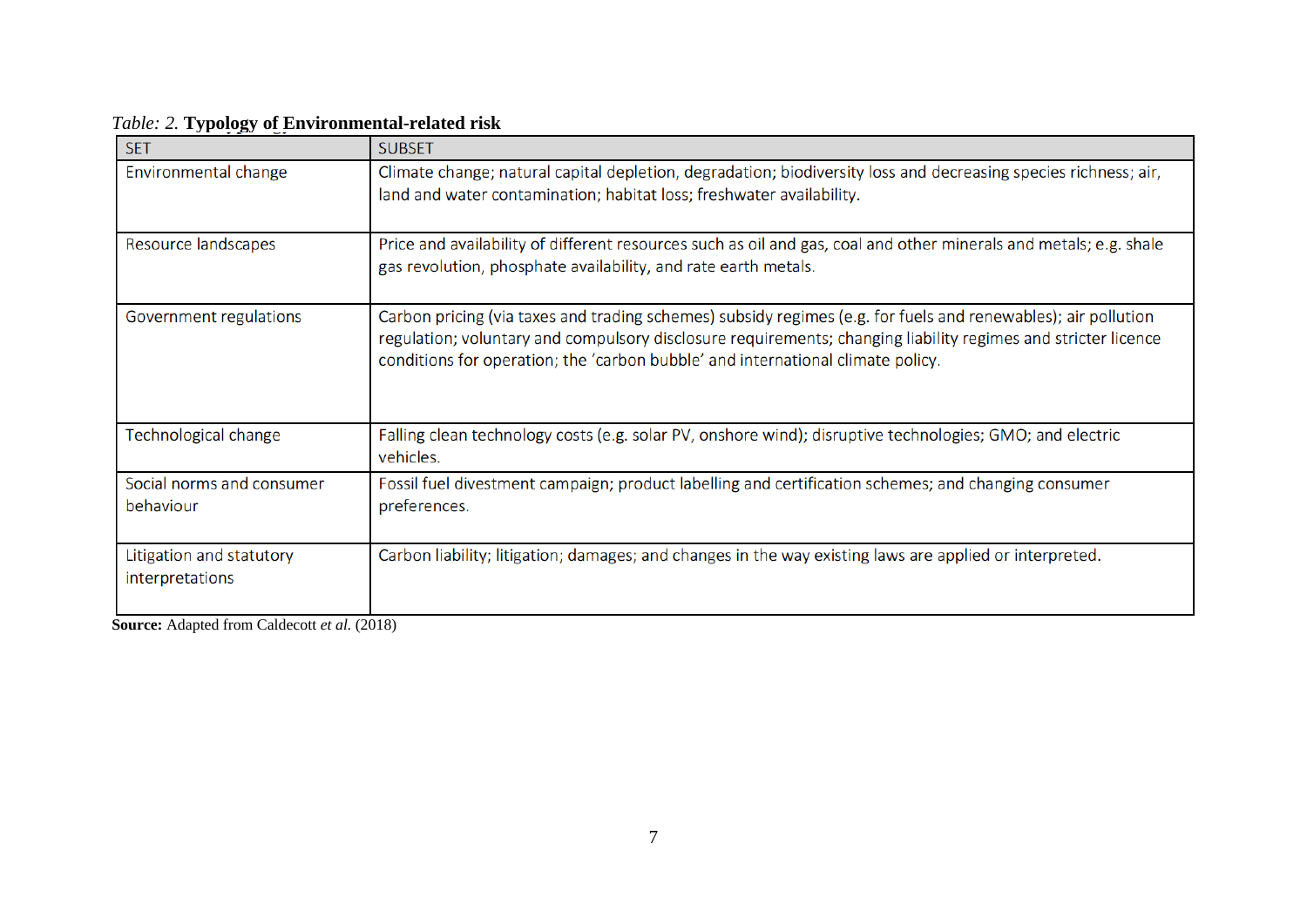#### *2.2 Theory of Risk in Valuation*

A significant role was played by Beck (1992, 1997) and Giddens (1990, 1991) in deepening our understanding of the sociology of risk in the post-industrial era, especially as it relates to the risks pertaining to environmental risks pertaining to the holding of long-term investment through the concepts of manufactured risks and trusts, which are subsets of the risk society theory. The risk society theory holds that modern society would be preoccupied with the future which generates the notion of risks and how they would be managed (Giddens and Pierson 1998, p209). According to Giddens, risk society springs from the growth of science and technology which is consequences of modernisation. Giddens carefully distinguished between 'external risks' which are insurable traditional risks that typified the Middle Ages, and the 'manufactured uninsurable risks' of the modern era. Giddens opined that in the middle ages, social actors fear the losses that the environment could exact on them, whereas in the modern era, social entities are known to exact damages on the environment (1990). The features of the risk society environment includes rapid changes in society whereby reforms would almost always lag behind these changes in what Giddens refer to as the juggernaut of modernity (1990). Risk society is characterised by organised irresponsibility (Beck 1994) whereby the social actors who created societal risks are not penalised or held to account due to misalignment in social structures and inability of the law and social order to quickly capture and effect changes. This rapid changes would therefore influence the development of responsibility culture to reduce the incidence of manufactured risk whereby social actors try to differentiate between products or services that carry low elements of uninsurable risks and the others which do not (Giddens 1998, p8). The prevalence of science and technology and the media also increases reflexive risk thinking attitude whereby social agents think about risk reduction or avoidance, and even when all risks have been reduced, attention would be paid to the existence of residual risks (Beck, 1992). In risk society new scientific discoveries will not solve risk problems, but rather exacerbate it because, the more new scientific products are developed, the more society is enmeshed in reflexive risk orientation. The reflexive attitude to risks leads to politics of risks whereby more politics would originate from non-political actors. For instance, each time a product or service is developed, it is backed up politically through effective debate mechanism (Bernstein, 1996). Becks noted that social entities that adopts a 'precautionary principle' as a means of avoiding the politics of risks is likely to burin its fingers when the risk results into actual losses (Beck, 1994). Unfortunately the risk society is a direct changeover to a new modernity, which means that there are no prior experience for social entities to leverage on.

The above concept of manufactured risks partly explains the reason behind the multiple compression and the stigmatization phenomena that had triggered divestment in the investment community. Unlike the 'external risks', the 'uninsurable manufactured risks' are dynamic, unpredictable and unquantifiable,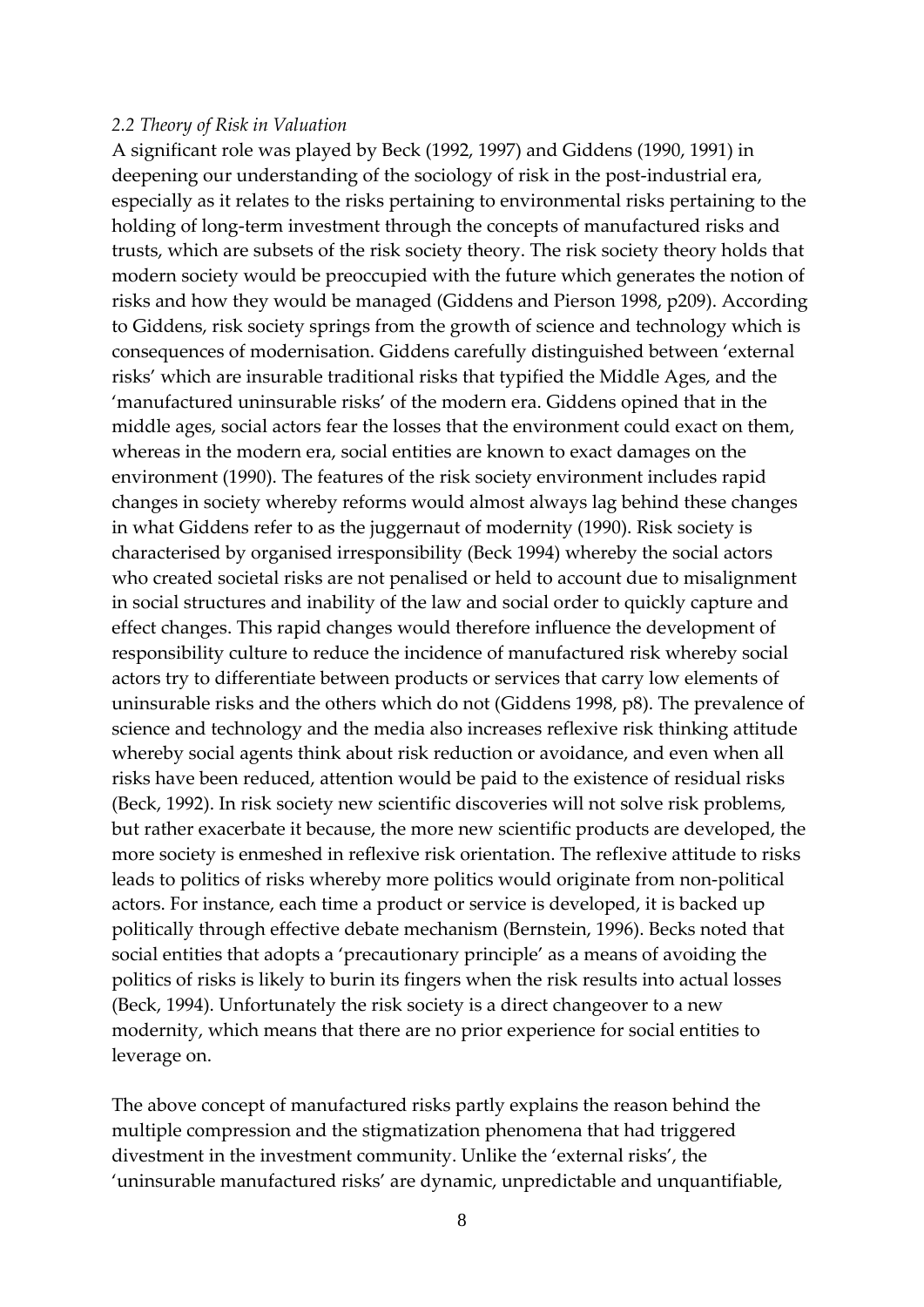thereby necessitating the clarification of the concept of trust in a risk society. Trust is central to the issue of valuation of equities as it functions based on the interplay of market forces which social entities rely on without questioning. There is a negative correlation between risk and trust, such that trust reduces when risk increases and vice versa (see Giddens 1990; Ekberg, 2007). There is proliferation of knowledge in risk society. The more new knowledge which invalidates the old ones become available, the more social entities are put on enquiry thereby weakening the level of trust in the system. Since there are no insurance against 'manufactured risks', reembedding mechanism was suggested by Giddens (1991) as a means of restoring trust in abstract systems which may fail as a result of proliferation of knowledge in risk society. One of such re-embedding mechanisms that had evolved in recent times is the growth of the responsible investment (RI) logic which is premised on longterm ownership, stakeholder perspective, and the consideration of Environmental Social and Governance in appraising institutional investment. Some of the RI embedding mechanisms include divestment from environmentally damaging companies (negative screening), publication of sustainability reports (SR) which is enables shareholders to appraise risks inherent in their investment, and the use of investors' relations (IR) meetings which is an engagement method whereby shareholders are able to meet with management to discuss issues affecting future profits, liquidity and strategy of the company.

### *2.2 Risk Reporting*

Conventionally, the published financial report serves as a useful source for the valuation decision-making for analysts and shareholders alike (Gniewosz, 1990). However, they suffer from the inherent limitation of being historical in nature thereby making them limited for projecting into the future, especially when the business operates in a dynamic environment. Nevertheless many researchers have argued for a radical rethinking of the stewardship perspective upon which the periodic financial reporting is based, so that a new accountability reporting system that takes the views of stakeholders into consideration can become the mainstream (Adam, 2006, Gray *et al,* 2004). This call has become pertinent due to the awareness of the need to price environmental damages and potential risks emanating therefrom, into long-term decision-making. This need to ensure *financialisation* of environmental costs in estimating future cash flows has been intensified by researchers who have taken philosophical views which is either deep eco-centric (Rimmel and Jonall, 2013) or anthropocentric (Jones and Solomon, 2013) views on how such accountability reports should look like, especially as the effect of climate change which has cascaded into the consideration of biodiversity, health and going concern fears (Atkins and Maroun, 2018). Figure 2 below shows the increasing importance of environmental risks through the frequency in the use if 'climate change' and 'global warming' from 1989 to 2009, based on publications contained in the Dow Jones Factiva database.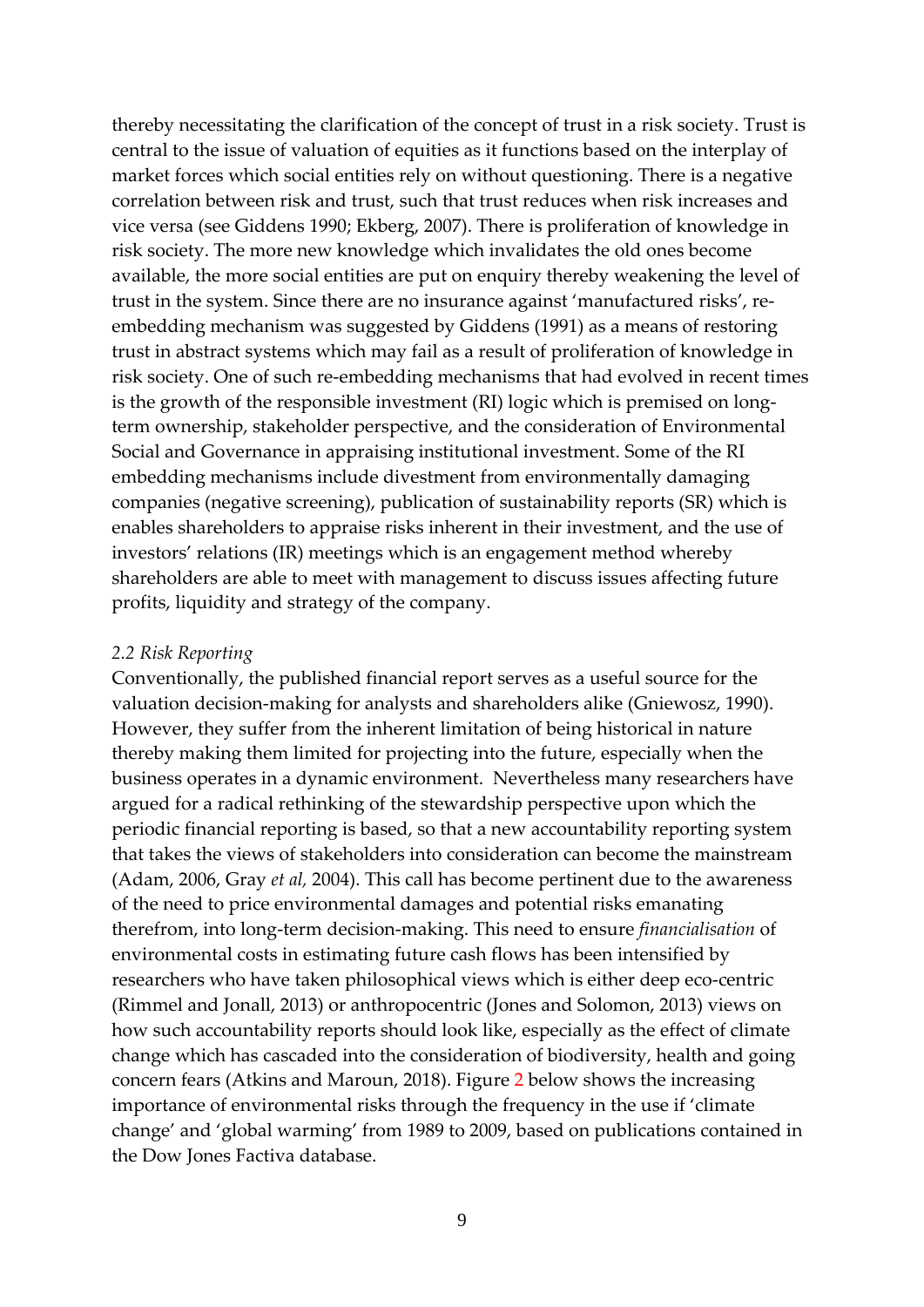

*Figure 2:* **Increasing incidence of environmentalism in reporting (1989-2009)**

These inadequacies in financial reporting have influenced analysts and shareholders to evolve new ways of appraising future risks from financial information whether published or not. This research attempts to document the methods used by analysts and shareholders alike in appraising ESG risks in investment. These noticed inadequacies in stewardship have been heightened in the energy and extractive sectors that rely on the use of natural resources for its survival. Since the establishment of the 'Triple Bottom Line' concept (see Elkington, 1997), there has been a noticeable growth in the reporting of the environmental issues to shareholders under various names such as 'CSR' report, 'sustainability reports' and so on, with academic community paying attention to how climate change is reported (Solomon and Darby, 2005), appropriateness of the reporting framework (Gray *et al.,*1996), and their effectiveness (Thomson, 2007) and their usefulness for the valuation of stranded assets (Caldecott, 2014). Scientific reports (see IPCC, 2018; IEA2018, World Energy Outlook, 2018) have increased the awareness of the possibility of global warming having negative effect on the ability of extractive companies to generate future cash flows, leading to material diminution in the value of the companies' equity shares.

# **5. Research Methodology**

What are the challenges being faced by sell-side analysts in engaging with companies with stranded assets? What are the bases for arriving at the risk information that they take into consideration in valuing equity shares? How can the existing sustainability reporting system be improved to provide the necessary risk information useful for decision-making? Qualitative data were gathered from longitudinal participant observation at IR meetings and interview of institutional and individual shareholders. This is because valuation is not an exact science which is influenced by access to information and perception (Qu and Dumay, 2011). This work is rooted in interpretive philosophy with the risk society theory (See section 2 above) arrived at based on an inductive approach, and an epistemological premise that realism can be both learnt and self-created.

*SOURCE:* Eccles and Krzuz, 2010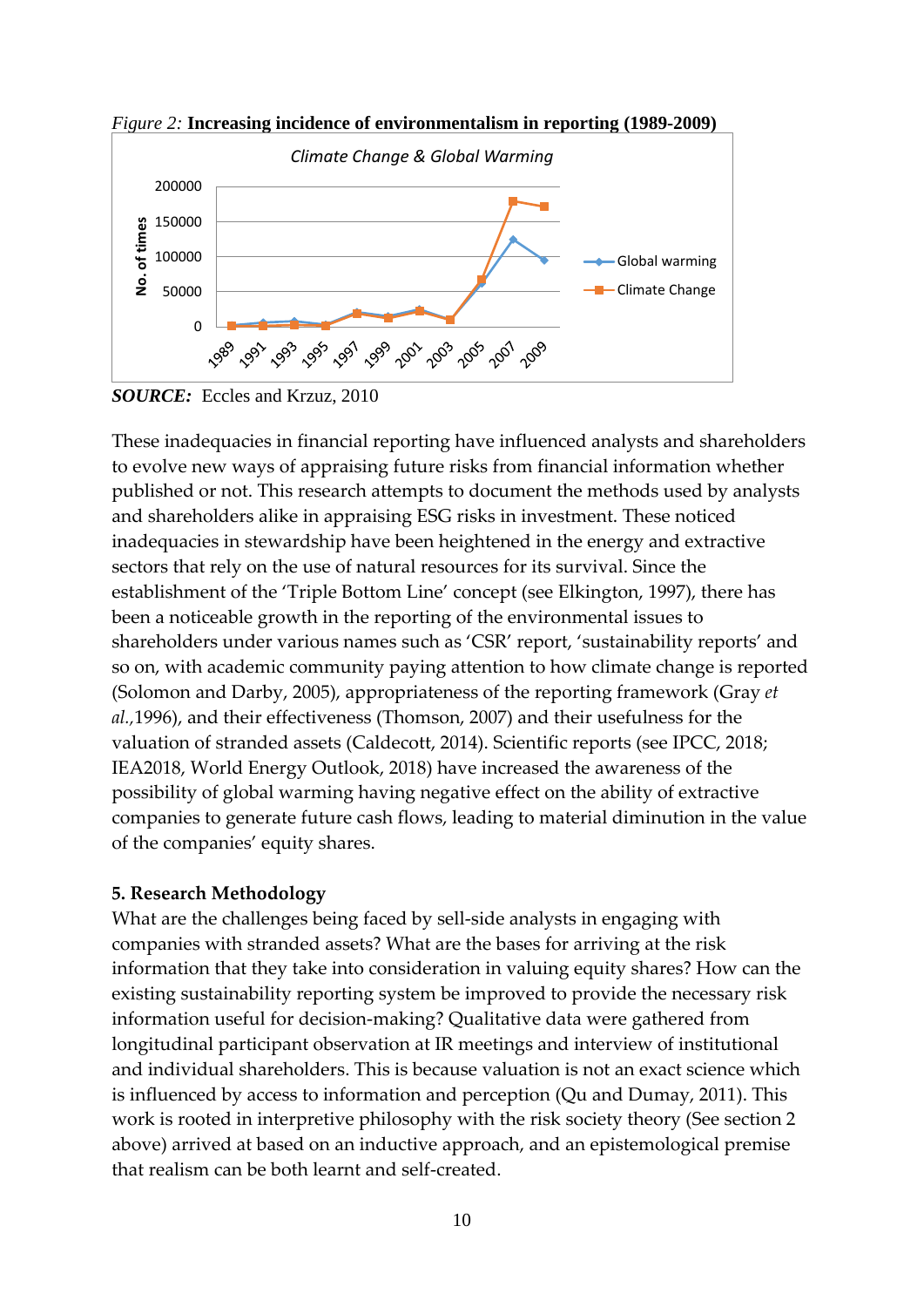Longitudinal participant observation were obtained from Investors' Relations (IR) meetings attended in the UK over a 4 year period (2014 – 2017). The attendance at those meetings helped in developing a holistic understanding of the issues involved in issues driving valuation and how it affects shareholders, given that these shareholders are interested in information that would aid them in arriving at buy, sell or hold decisions (DeWalt and DeWalt, 2002). Thirty-three persons were interviewed in total, made up of 20 Individual shareholders and 13 institutional shareholders comprising of 7 pension Funds trustees, 2 hedge funds owners, 2 Sovereign Wealth Funds trustees, and 2 faith based investors. The interview were both and phenomenological in nature as it helped in confirming or refuting already These two sources provided us with rich data that helped us to arrive at a balanced picture of the issues involved in risk affecting valuation of shares. This also helped us in cross-checking the authenticity of data coming from diverse sources. This is because a shareholder may say something and do another not related to what had been said (see Arnould and Wallendorf, 1994). All the interviews took place on telephone between 2014 and 2018, and the interview duration was average of 15 minutes each. All the interviewees' anonymity were guaranteed in order to ensure that they are free from bias. The interview was recorded, transcribed and coded via 'NVIVO', before the themes were generated (see Guest *et al,* 2012; and Braun and Clark, 2006).

| Code             | Interviewee's position in Pension Fund | Interview duration<br>(minutes) |
|------------------|----------------------------------------|---------------------------------|
| PF1              | <b>Investor Relations Manager</b>      | 18                              |
| PF <sub>2</sub>  | <b>Chief Executive</b>                 | 19                              |
| PF3              | Head of Finance & Investment           | 27                              |
| PF4              | Compliance Manager                     | 29                              |
| PF <sub>5</sub>  | Governance Manager                     | 23                              |
| PF <sub>6</sub>  | <b>Finance Manager</b>                 | 23                              |
| PF7              | <b>Head of Finance</b>                 | 23                              |
| SWF1             | Governance Manager                     | 16                              |
| SWF <sub>2</sub> | <b>Compliance Manager</b>              | 25                              |
| HF1              | <b>Managing Director</b>               | 12                              |
| HF <sub>2</sub>  | <b>Managing Director</b>               | 8                               |
| FB <sub>1</sub>  | Head of Investment                     | 27                              |
| F <sub>B2</sub>  | <b>Head of Corporate Governance</b>    | 32                              |

Table 3: List of interviewees (institutional investors)

#### *6.1 Analysis of IR meetings*

As a member of a shareholders association based in the UK, this analysis is based on participatory observation of investors' relations meetings that took place in extractive companies meetings over a 4 year period, and the analysis of the questions put forward to senior management. The meeting duration is usually for 1.5 hours, made up of 30 minutes presentation by management and an hour for questions and answers. Table 4 shows the cumulative changes over time (CCOT) of shareholders' concerns in the extractive industries between 2014 and 2017. The need to develop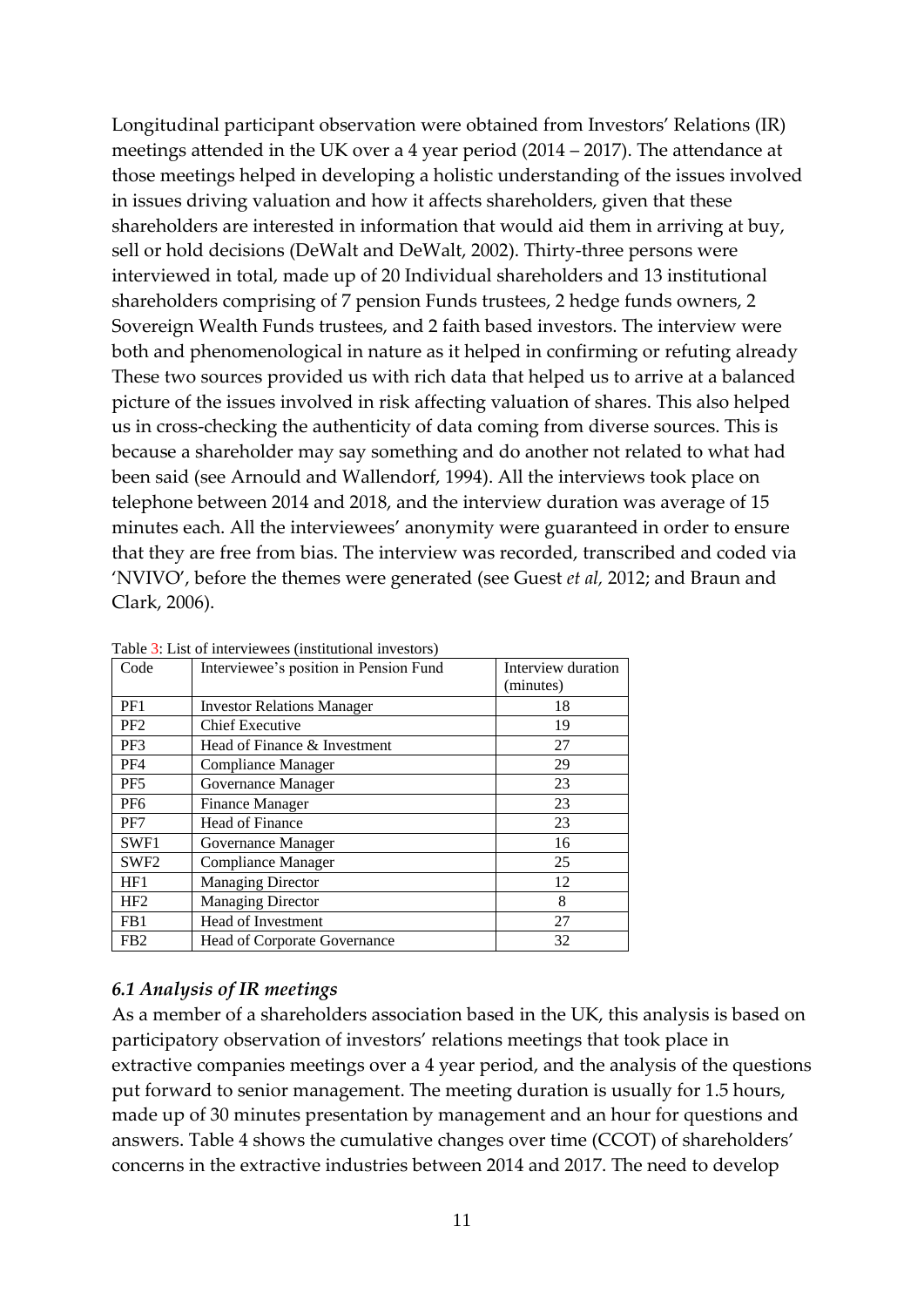new business strategy with reduced emphasis on fossil fuel was a major concern of the shareholders based on the number of questions asked at the IR meetings. However there was a noticeable decline in the number of questions bothering on strategy from 2017 because the respective companies have started issuing 'Global Outlook' reports showing planned diversification from fossil fuel. For instance, BP plans to achieve 25% revenue from non-oil and gas sources from 2025. This is acceptable to many of the institutional investors, although the social activists and faith based investors prefer an accelerated diversification.

Aside executive pay, the main ESG concern by shareholders based on questions raised at investors meetings are centred on the need for alternative business strategy and transparency. Traditionally the oil and gas companies in particular have expectations of future cash flows on the hope that future demand for energy will continue to grow into the foreseeable future. In 2014, the quest for energy companies to diversify was based on the need to avoid disasters similar to the oil spillage which occurred in the Gulf of Mexico in April 2010, which negatively affected share prices and prevented dividend payment. In April 2000, some activist investors had filed a failed shareholder proposal at BP, calling for the stoppage of its planned offshore operations, and asking the company to divert the investment to renewable energy sources. This call was being re-echoed in every IR meeting attended, and this issue had dominated questions being asked at IR meetings in 2015 and 2016. However, from 2017, there is a noticeable decline in the ESG concerns arising from business strategy as most of the corporations publish global outlook and sustainability reports indicating material diversification into renewables. For instance, BP plc plans to achieve 25% revenue from non-oil and gas sources from 2025. Nevertheless, the global outlook published by oil majors indicate that the oil and gas business model will remain strong till 2050 as fossil fuel demand will remain strong. Some shareholders believe that enough is not being done to limit temperatures to 2 degrees in fulfilment of the Paris Accord, and move away from low-carbon economy as new technologies in renewables may make their investment in oil and gas redundant sooner than 2040. This arrangement is acceptable to many of the institutional investors, although the social activists and faith based investors prefer an accelerated diversification.

Questions bothering on transparency in reporting payments to foreign governments and communities was quite high in 2014, which was the time of passing the Foreign Corrupt Practices Act 2014. Since then there has been a decline in the number of questions or concerns perhaps due to the satisfaction of the level of transparency resulting from the publication. Shareholders' concerns bothered on the level of compliance expected, the level of inclusion of foreign operations, and the penalties for false declaration or non-compliance. Shareholders also demanded to know the level of compliance of the governments of the countries in which they operate, especially the ones where inadequate progress are being made with a view to divest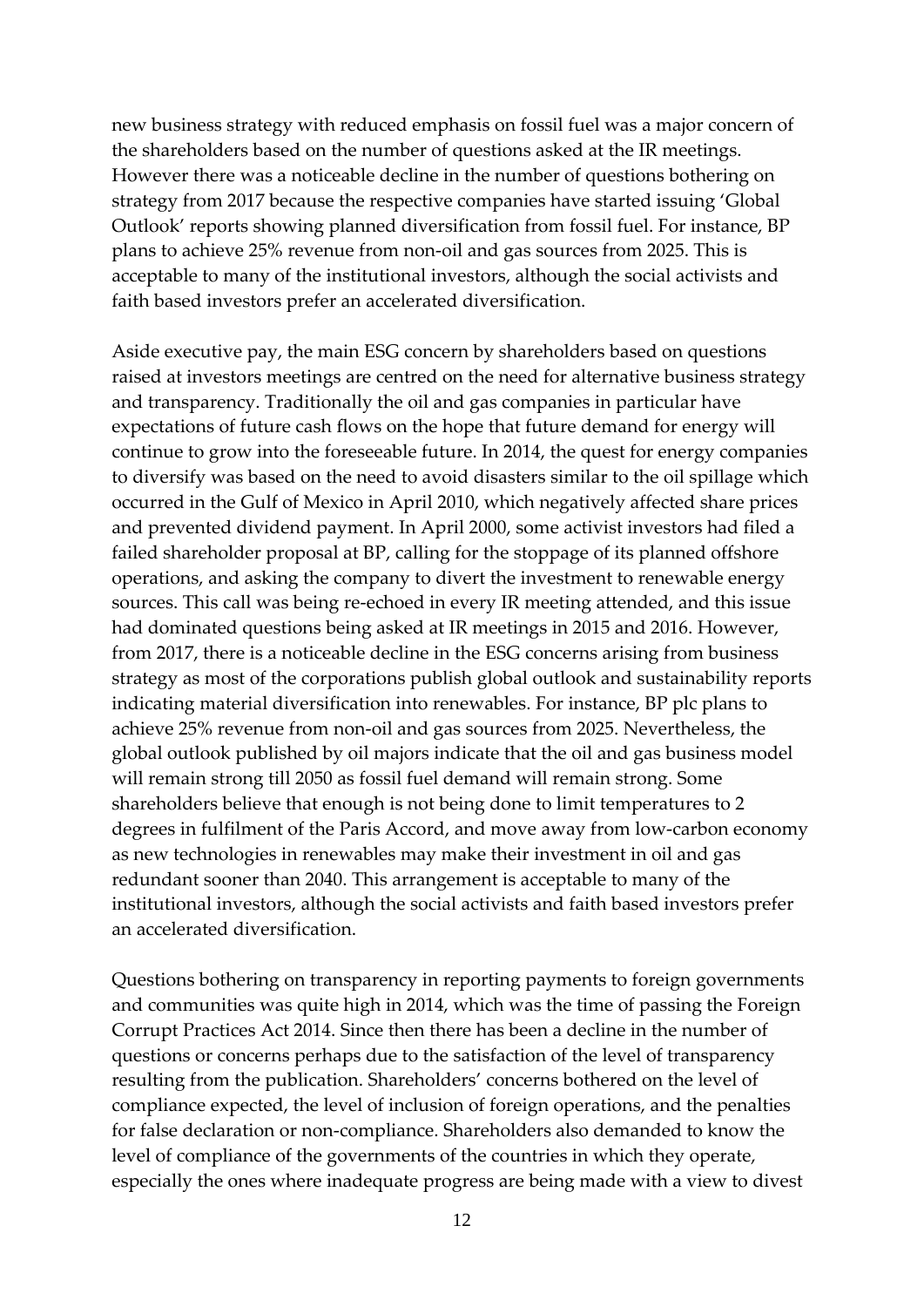from them. The ESG concerns of shareholders are now shifting to concerns around unreported embezzlements and bribes paid to government officials, undocumented payments to political parties, non-disclosure of the true beneficial owners, antimoney laundering activities, and the increasing poverty reported in oil producing countries, thereby threatening the 'social licence' or legitimacy of the companies. However, directors are quick to point to the substantial CSR activities that they are engaged in within the local communities where they operate. Fears that anthropogenic rise in GHG attributed to fossil fuel is causing responsible investors to consider negative screening of their oil and gas portfolio. There were claims that almost 600 institutions companies with \$3.4 trillion AUM have fully or partially negatively-screened away investments in oil and gas from their portfolios. Neo-Schumpeterian argument that investments are likely to follow the *kondratiev* wave as a result of the coming of age of an existing technological revolution partly explains the gradual stranding of oil and gas assets. There is a suggestion from published financial news, that the process is being accelerated by the planned governmental ban on fossil fuel vehicles between 2040 and 2050. As a direct consequence of the governmental action, all the major oil and gas companies are now projecting a decline in oil exploration and drilling after 2040, although they still project to continue oil exploration in developing jurisdictions thereafter because of expected surge in energy needs which is unlikely to be met via available energy supplies. After 2040, renewables are projected to represent on average, 25% of the world total energy mix which is considered insignificant to accelerate material stranding of oil and gas companies.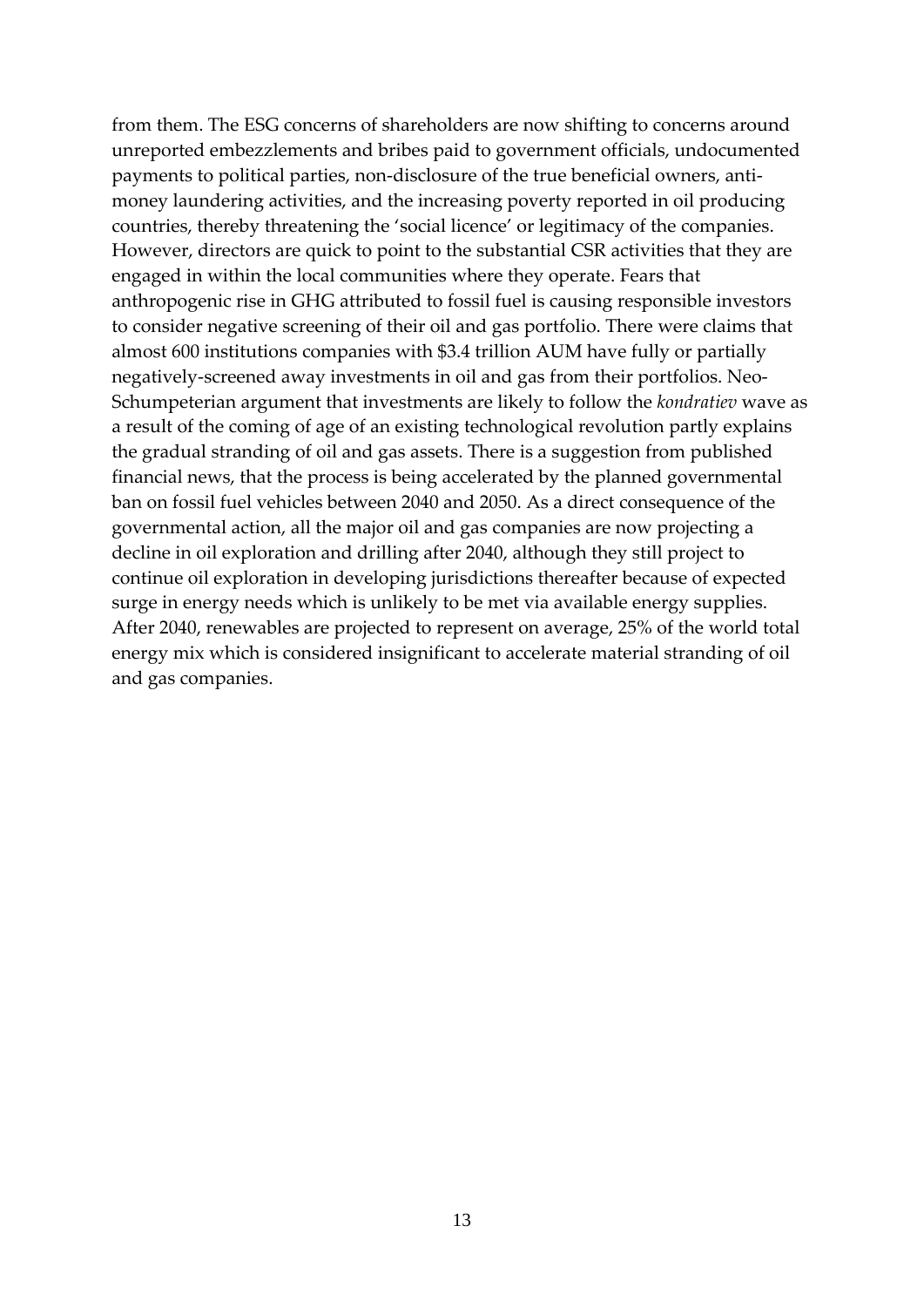| <b>Shareholder's concerns</b>                                                               | 2014 | 2015 | 2016           | 2017           | <b>CCOT</b> | <b>Typical management's response</b>                                                                                                                                                                                    |
|---------------------------------------------------------------------------------------------|------|------|----------------|----------------|-------------|-------------------------------------------------------------------------------------------------------------------------------------------------------------------------------------------------------------------------|
| Human rights abuse and<br>combating poverty in the local<br>host communities                | 8    | 8    | $\overline{4}$ | $\overline{4}$ | $-4$        | We invest in CSR including training the locals.<br>We partner with civil societies for citizen<br>engagement. We comply with all local laws.                                                                            |
| Developing low carbon energy<br>sources and change of business<br>strategy                  | 12   | 16   | 18             |                | $-5$        | Being addressed, albeit slower than<br>shareholders expected.                                                                                                                                                           |
| Transparency in dealing with<br>governments                                                 | 8    | 6    | 6              | 5              | $-3$        | We support EITI initiative as it is the best way<br>of achieving transparency in the industry.                                                                                                                          |
| Excessive pay, and non-linkage<br>of executive pay to carbon<br>emission and allied matters | 4    | 6    | $\overline{7}$ | 14             | $+10$       | Reporting is sometimes in excess of<br>governments requirements. Pay is linked to<br>performance. We are significantly transforming<br>the business risk, so specialist carbon expert at<br>board level is unnecessary. |

Table 4: Shareholders concerns in extractive industries based on the number of questions asked at IR meetings

**Source:** researchers' findings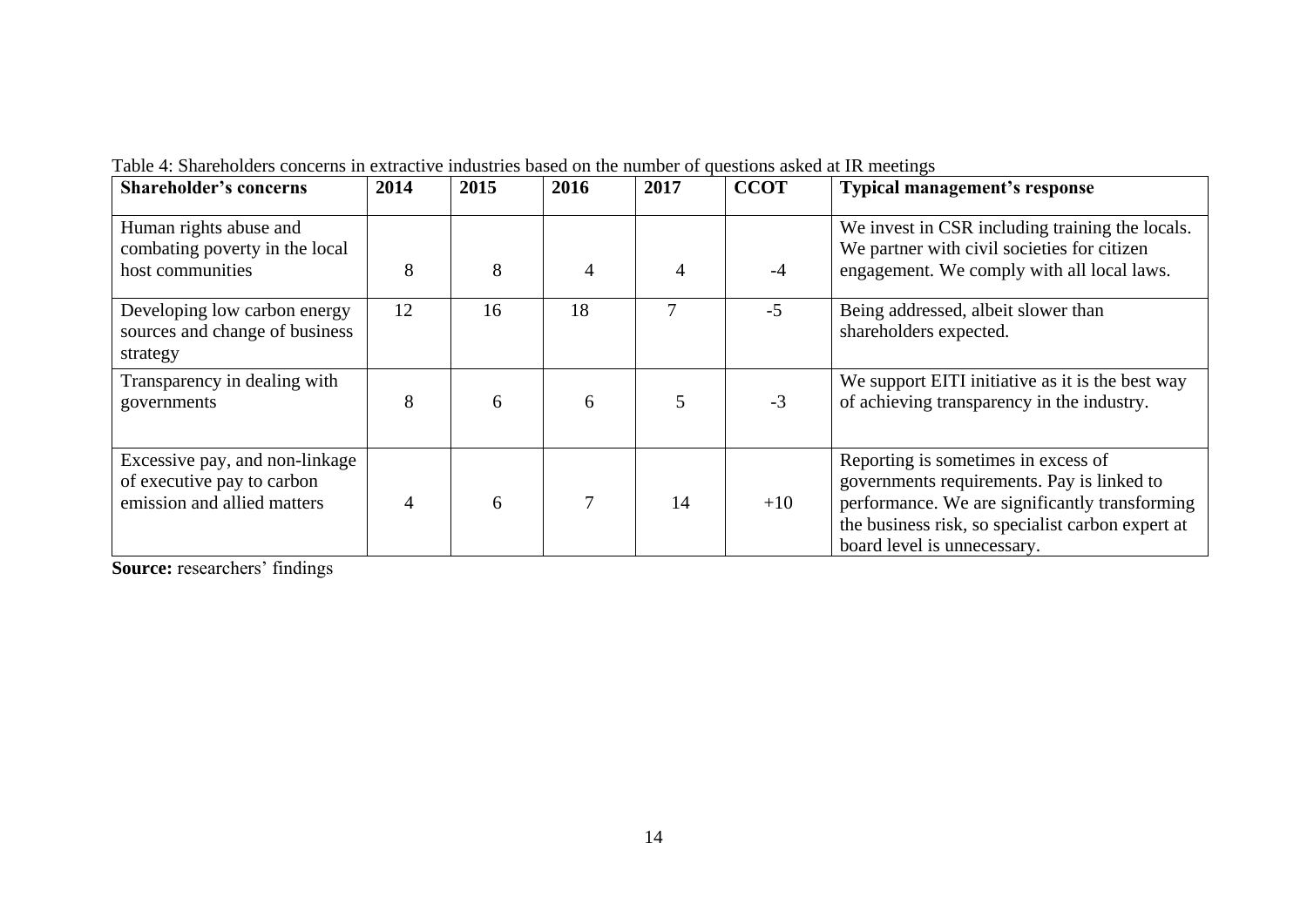| <b>Metric</b>                                                                                                                         | <b>Proxy for Climate Change Risk</b>                                                               | <b>Risk Type</b>       | Level of Exposure |
|---------------------------------------------------------------------------------------------------------------------------------------|----------------------------------------------------------------------------------------------------|------------------------|-------------------|
| Proved oil and gas reserves as a proportion of total assets                                                                           | Exposure to stranded assets                                                                        | Business strategy risk | Company exposure  |
| Fossil fuel business as a proportion of the total business                                                                            | Exposure to stranded assets                                                                        | Business strategy risk | Company exposure  |
| Vulnerability to climate change of the countries in which the<br>company operates                                                     | Exposure to acute and chronic weather                                                              |                        | Country exposure  |
| Revenue arising from fossil fuel sales as a proportion of total<br>revenue                                                            | Revenue vulnerability risks                                                                        |                        |                   |
| Capital requirements from insurance exposure to weather-<br>related catastrophic events as a percentage of total available<br>capital | Insurance exposure to acute weather                                                                | Physical exposure      | Company exposure  |
| Exploration and drilling (non-current) assets as a proportion<br>of total assets                                                      | Present value of assets exposed to the risk of<br>diminution in value of proved oil/gas reserves   |                        |                   |
| Target for reducing $CO2$ emissions in the countries where the<br>oil and gas company operates                                        | Risk of adverse of environmental tax or<br>regulations                                             |                        | Country exposure  |
| Company's carbon footprint                                                                                                            | Risk of adverse additional taxes or increased<br>governmental scrutiny or regulations              | Regulatory and legal   | Company exposure  |
| Local litigation and governance activism culture                                                                                      | Compliance and reputational risk                                                                   |                        | Country exposure  |
| Material non-compliance with major industry<br>decarbonisation/sustainability initiatives                                             | Reputational damage                                                                                |                        |                   |
| Reputational damage<br>History of bad "green" publicity                                                                               |                                                                                                    | Reputational risks     | Company exposure  |
| Size (by assets)                                                                                                                      | Reputational damage (the bigger the company,<br>the more likely it could be targeted by activists) |                        |                   |
| Quality of disclosure                                                                                                                 | Transparency of climate change exposure                                                            | Regulatory and legal   |                   |

*Table 5:* **Indicators to help assess a company's risk exposure to climate change.** 

**Source:** Adapted from Petkov et al, (2016).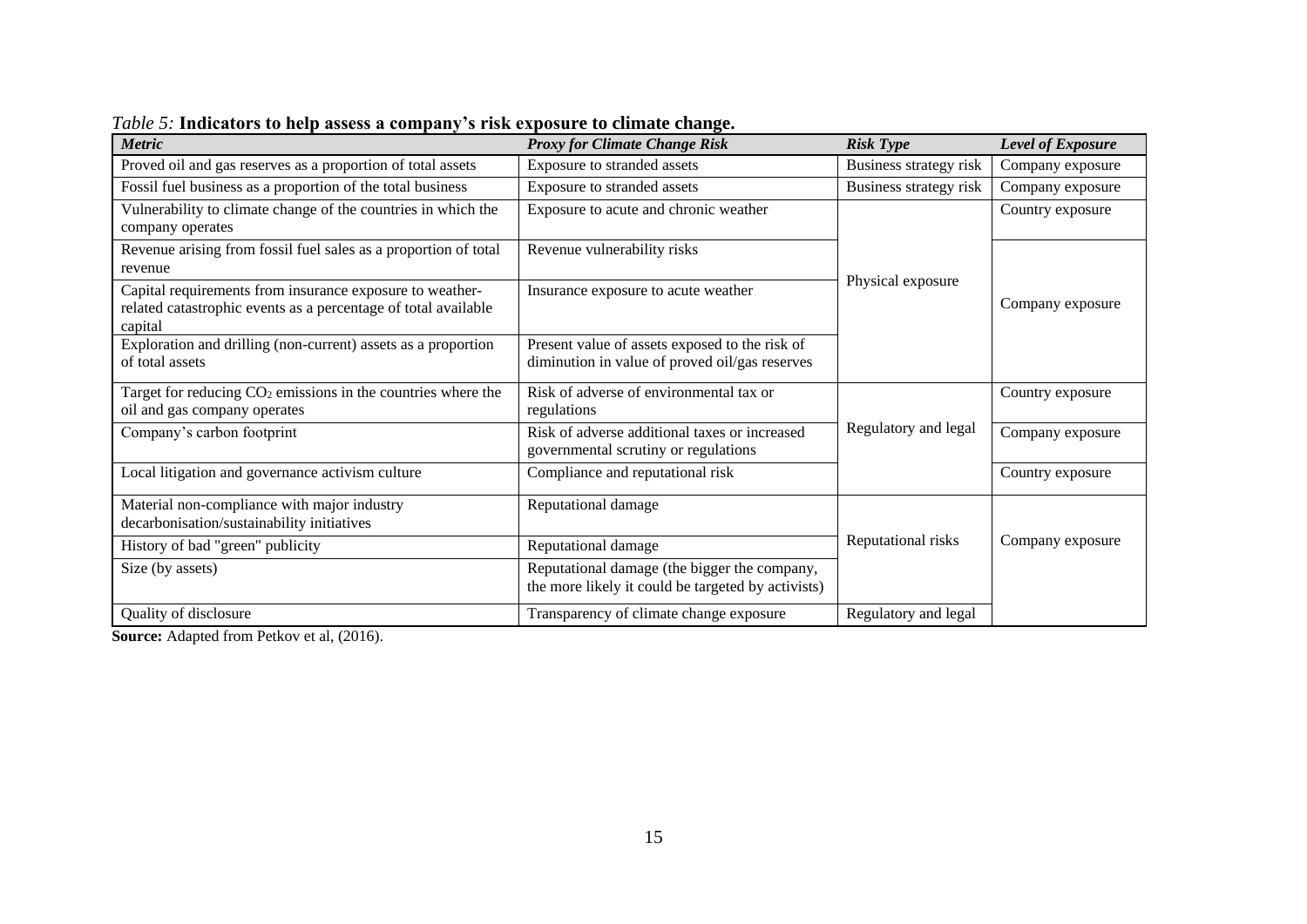# *6.3 Justifications for risk reporting*

Interview demonstrated growing need for the replacement of the existing reporting system. Based on the observation of the investors' relations meetings, it is clear that investors are dissatisfied with the existing sustainability reports, and they prefer to get a report which captures the risks on a real time, rather than historical basis.

*"…the sustainability reports are prepared on a boiler plate basis and therefore I waste my time reading it. Mind you, I am not saying that the concept of sustainability reporting is wrong. What I am saying is that the information that I need for active share ownership isn't present, and that is the reason why I come to this meeting, basically to plug the gap…."* PF7

The above statement clearly shows that the investors are interested in SRs but the current reporting system does not meet their requirements. Preparing a real time SR will be expensive, but this demand is understandable in an age where technology has made it possible for reports to be available for viewing online.

*"….unfortunately it seems like management is not alive to their responsibility as far as adaptive strategy is concerned. I am not proposing that the close shop, but where is the evidence that this company would be around in 25 year time? We need hard evidence but it is shameful that despite the massive capital at their disposal, they are just playing ostrich like everyone else.* 

From interviews as well as meeting observations, it is obvious that investors are concerned with profits generated now, but more importantly, how future strategies are adapting to new business realities. However such expectations are not being met as the report is lacks focus on strategy. For instance, a shareholder may be willing to hold equity if there are evidence of diversification thus:

*"I am delighted to hear today that BP is actively diversifying into renewable such that a quarter of annual profits earned in 7 years' time would be derived from renewables.* 

Some shareholders believe that SR are inadequate but then, because they are institutional shareholders, they can always obtain the information that guides them for decision-making from other sources from within or outside of the company, whilst others believe that the current reporting system is outdated:

*"..we do not need such reports (SR) since we can obtain information relating to strategy from other sources."* HF2

*"….information that guides us on whether to buy or sell these shares are no longer available from annual reports, but from newspapers and social media. That ought to be addressed otherwise the accounting and auditing profession would lose their credibility."* FB1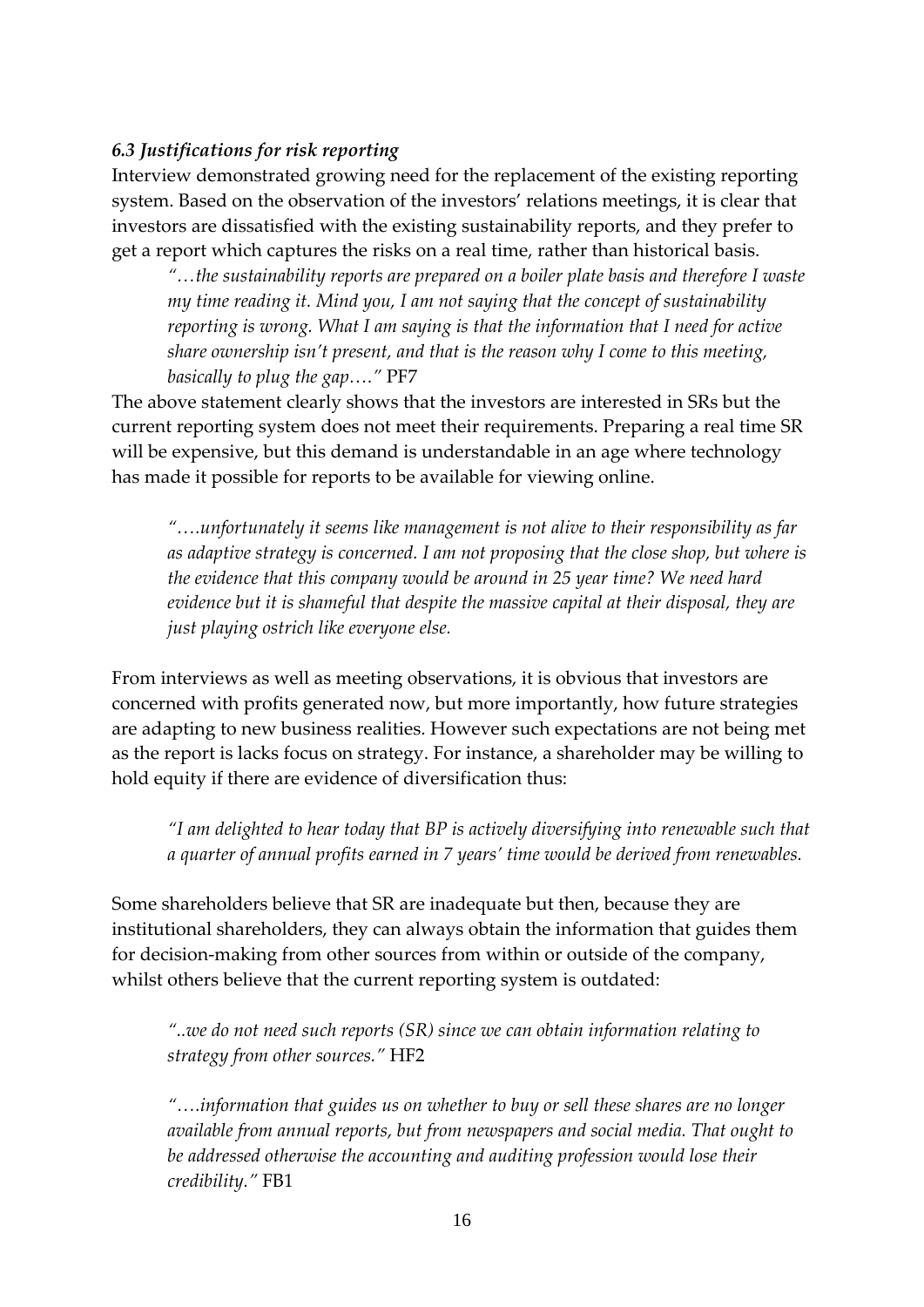Generally, it was noted from these meetings and interviews, that individual shareholders and faith based activist investors desire SR more that the institutional shareholders because they see it as the only way by which they could gauge the strategy and value of the investee company. The desire for more information is indicative of the reduced reliance on historical information which may not be indicative of future performance due to the prevalence of heightened manufactured risks and reduced risks. This view is re-echoed by King and Atkins (2016) thus:

*"By focusing only on the financial statements the CFO and the user are ignoring important information about the business of the company. Without the company's long-term strategy being disclosed and showing that the sustainability issues material to the business of the company have been embedded into its strategy, the decision of investing in the equity of that company by just relying on earnings is an uninformed one."* (p97).

Three distinct issues became clear from the above. Firstly, there is a dissatisfaction with the existing reporting system. Some shareholders are wary of the sustainability report which is not certified by the auditors, and its 'boiler plate' nature. This calls for the rethinking of the existing reporting system and the training being offered to accountants that prepare and certifies these reports. Arising from the inadequacy of the sustainability is the drive to access risk information by shareholders. Interview data suggests that individual, faith based and social activist shareholders can access relevant risk information from IR meetings from questions asked at such meetings. However, the other institutional investors believe that they can access such information from their representatives on the board. Thirdly is that the shareholders desire a risk reporting system which meets today's requirement of being available online and real time.

Interview data confirms the Giddens (1990) hypothesis on the inverse relationship existing between risk and trust, especially in an environment typified by proliferation of risk knowledge. The narrative nature of the sustainability report makes shareholders to directly juxtapose the information supplied to them via sustainability reports with what they obtain from other sources especially on biodiversity and climate change. As climate change is an uncharted territory for humanity, seeming "organised irresponsibility" and the use of "precautionary principle" of doing nothing is likely to be prevalent (Beck *et al.,* 1994), making shareholders themselves to develop re-embedding mechanisms such as responsible investment behaviour, which includes divestment from stranded assets.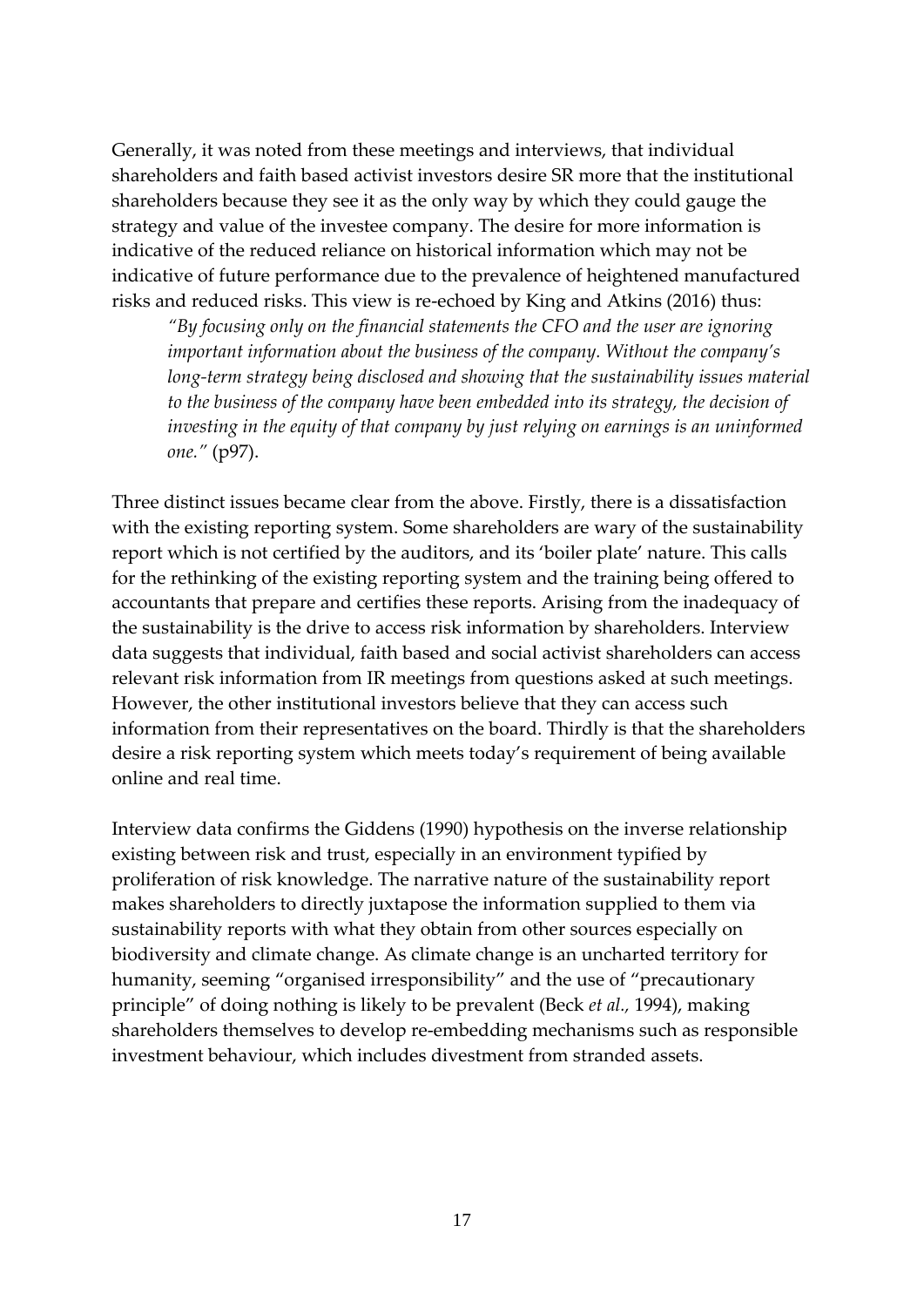### *6.3 Discounting future cash flows*

Given the concerns of shareholders for diversification from stranded assets based on evidence from IR meetings (see section 6.1), and the growing urge for risk reporting (see section 6.2), it is pertinent that we discuss the effects of the options of the various applicable discount rates on the capitalisation of future projected income from stranded assets. Should we set zero discount rate, constant discount rate or variable rate? From existing literature, setting zero discount rates rate is applicable where economic agents postpone their immediate benefits for the use of future generations by making sacrifices now, which increases future cash flows. For instance engaging in afforestation or developing technology to absorb atmospheric carbon. Under such scenario, zero discounting may be applicable to future economic benefits due to the expectations that they would yield higher PV than the current cash flows (see Maddison, 2001; Lopez et al, 2006). Setting such discount rate is unacceptable as the empirical evidence (see table 1) shows a downward trend in market capitalisation, which evidences decline in underlying future cash flows, and there are no strong evidence of oil and gas companies developing carbon-capture technology. Setting a constant discount rate is equally objectionable in the valuation of income from stranded assets due to the uncertainties attached to the future income.

As a result of the non-plausibility of the discount rate mentioned above, we considered upward discounting of future cash flows whereby higher rates are applied to the cash flows as they approach the set date of the EU-wide ban 2050 and beyond. Since there is growing uncertainty about the future cash flows, some researchers (see Dasgupta, 2001; Pearce *et al.,* 2003) have argued that decreasing weight ought to be attached to the cash flows as they approach 2050, indicating the need to increasing the applicable discount rates. These cash flows would accrue the future benefits minus the expected future payments which may include the *financialisation* of the effects of environmental degradation (GtCO<sub>2</sub> and other externalities such as health hazards) together with projected fines and penalties. This may also be applied side-by-side with alternative recommendations (see Gravelle and Smith, 2001; and Brouwer *et al.,* 2005) that benefits accruing from such companies should be segmented and capitalised at different discount rates based on the vulnerability of such earnings to environmental damage. All these shows the effect of factoring the unmitigated 'manufactured risks' on negative outlook in the future of oil and gas industry. Estimating the environmental costs may be particularly problematic as there are no generally accepted metrics for the *financialisation* of ESG costs despite the noticeable rise in the number of ESG rating agencies such as Thompson Reuters, FTSE4GOOD, FTSE Russel, Sustainalytics.

The concept of stranded asset is challenging the traditional basis of valuation due to the availability of new knowledge about the existence of manufactured risks which is putting question mark on streams of future cash flows as well as the existence of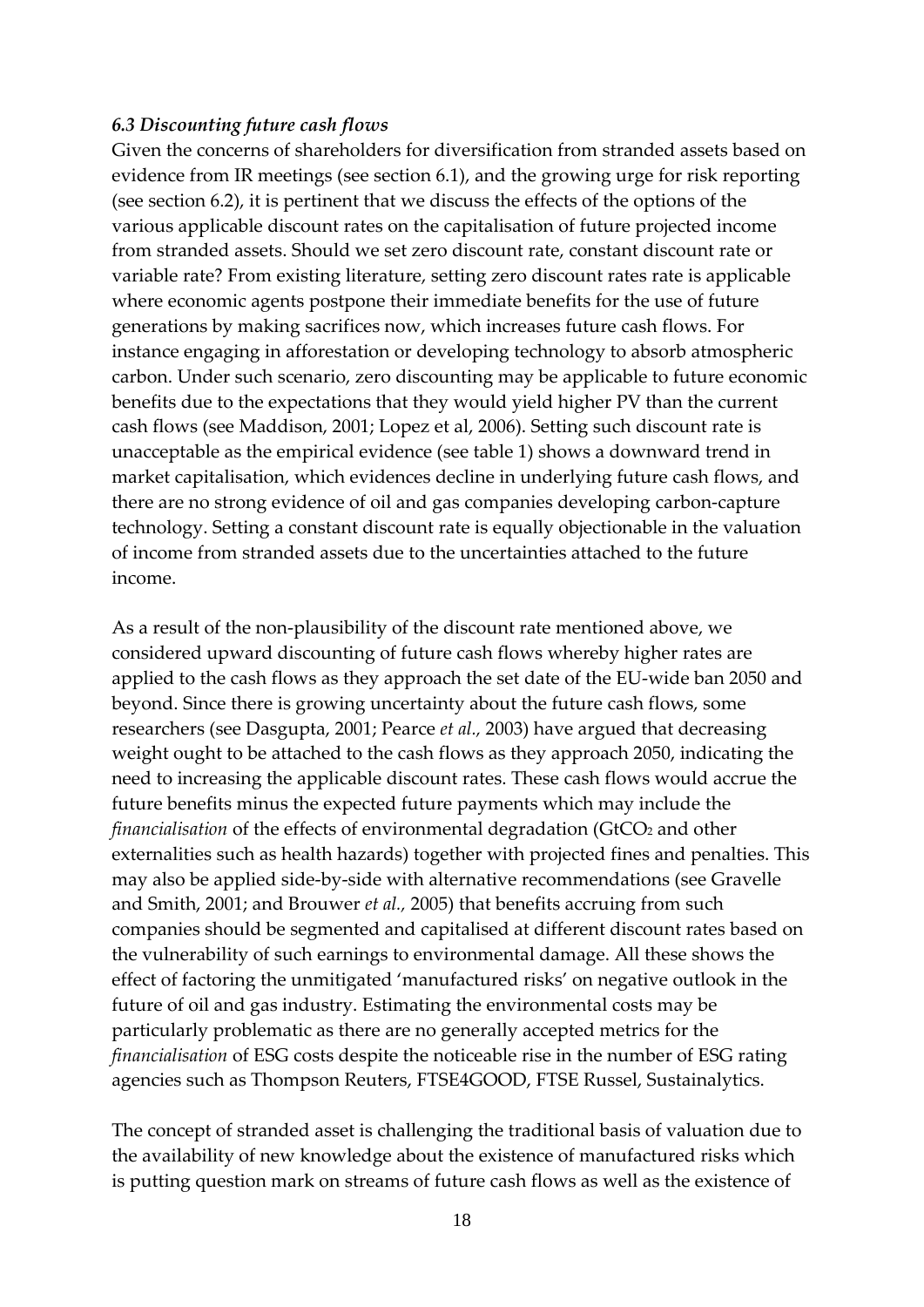material environmental costs which must now be taken into consideration. The misalignment of the risks and benefits on one hand, and the continuous application of previously known cash flow discounting model where the predictability of future cash flows have been altered, is likely to further push back the likelihood of finding a quick solution to the valuation problem, bearing in mind, the "juggernaut nature of modernity" (Giddens, 1990) which we continually experience.

### 7. Discussion

The existing financial and sustainability reporting systems are inadequate in helping shareholders to play their actively. This inadequate reporting could be traced to misalignments in the social system which continually evolves, which Giddens (1990) compares to a "runaway engine of enormous power" (p139). It is expected that as society continues to evolve, there are likely to be even more changes in the social and financial systems, which makes the development of re-embedding mechanisms such as RI logic imperative. Some (Ramus and Montiel, 2005; KPMG, 2017) have suggested that the existing stewardship system as not supporting proper valuation because it is grounded in the short-termism philosophy, whilst Solomon et al (2013) and Bowen (2014) have noted that these short-term thinking are have egged on greenwashing and impression management rather that RI logic. Some Shareholder view attendance at IR meetings as conferring advantage on attendees as they are able to discuss strategy matters which are not available to the general public. The concern is that by so doing, they can use the information acquired to engage in insider dealings. It is also expected that the same level of detailed attention being paid to quarterly analysis of financial performance ought to be paid to the strategy issues being deliberated at IR meetings in order to generate more useful market information in the spirit of transparency and accountability.

Based on the above, there is a growing desire for risk reporting to replace the existing historical reporting system which places emphasis on past performance and profits rather than the ability of a business to generate future cash flows. Concerns for future expectations are much more now than in the past due to uncertainties attached to the future of the companies in the extractive sector. If this need is sustained, it means that the future of financial and sustainability report is uncertain, as this would also have implications for the training of professional accountants. King and Solomon (2016) have therefore called for the restructuring of the training education being offered to accountants in view of the changing environment. IR meetings showed a divergence between the need of the shareholder and those of the directors. Whilst the directors are interested in stewardship, the shareholders are forward-looking, interested in appraising the effect of the environment on the future value of the firm. This agrees with some views (Adam, 2004; Gray, 2006) stressing the need for an overhaul of the existing reporting system, and the need for new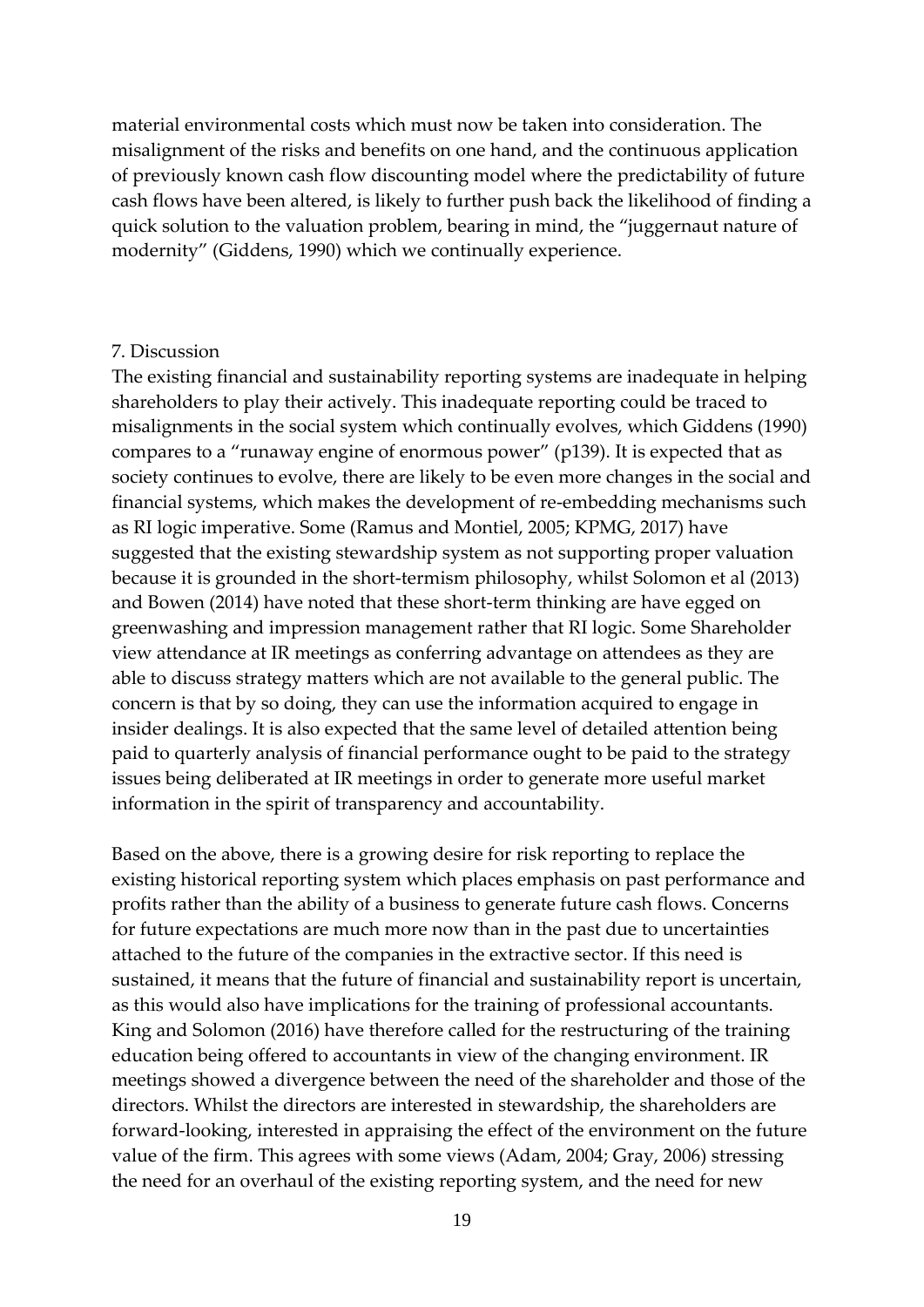innovative and imaginative ideas where ESG reporting can serve as a proxy for risk management. For instance, biodiversity reporting is a relatively new development, calls are being made to include material biodiversity costs in the annual reports of companies (see Rimmel and Jonall, 2013; Atkins *et al.,* 2015). The usual response from directors of these companies is that there are no accounting standards on this, and that it imposes additional costs on the reporting entity. Nevertheless the quest for going concern information in this area may quickly transform the reporting landscape in the near future.

Some of the recent developments, like the TCFD initiative (The Financial Stability Board Task Force on Climate-related Financial Disclosure) has put forward some recommendations for improving climate related disclosures in sustainability reports, whether they be quantitative or qualitative. Again these disclosures are meant to be voluntary, and they cover issuance of two core disclosures: climate related financial disclosures and climate related scenarios. The climate related financial disclosures cover elements of core ESG issues namely risk management, strategy, governance and KPIs, whilst the scenario report addresses the organisation's climate resilience strategies. They are also recommending scenario analysis that enables companies to think about the future as per climate change with range of outcomes since the effect of climate change is uncertain. The TCFD scenario analysis is similar in concept to the 'what if' model developed by Petkov *et al,* (2016) to report climate change risks indicators. These reports are meant to help investors understand how the organisation assess risks and opportunities relating to climate change. This is likely to help investors to appraise the resilience build into their portfolio. These two reports are also in tandem with Integrated Reporting <IR> which views capital from an accountability rather than a stewardship point of view. In addition, <IR> do not adequately connect financial reporting and environmental risks (Atkins *et al.,* 2015; Carels *et al.,* 2014; Solomon and Maroun, 2012) as there is no incentives for the monetisation of environmental costs. Comparatively, the UK fares better than other jurisdictions in the quest to meet the TCFD requirements, although only four out of seven requirements have been met to date (see table 10.2). However, again these does not meet all the four requirements listed above, especially the need to certify these reports independently by an auditor. In the IR meetings, investors have raised concerns over the non-certification of SRs, and this is confirmed via interviews of UKSA members in chapter 5. The accounting profession and the financial reporting regulators are sluggish in making narrative reporting or <IR> compulsory, which may frustrate any gains made through the TCFD initiative.

With climate change persistently appearing on the agenda of investors, information on the quality of income and assets based on the environmental risks is likely to continue to increase. Unfortunately the existing accounting standards either on valuation, or the systematic writing off of assets over their economic useful lives, are inadequate as they do not foresee effects of climate change which is able to alter the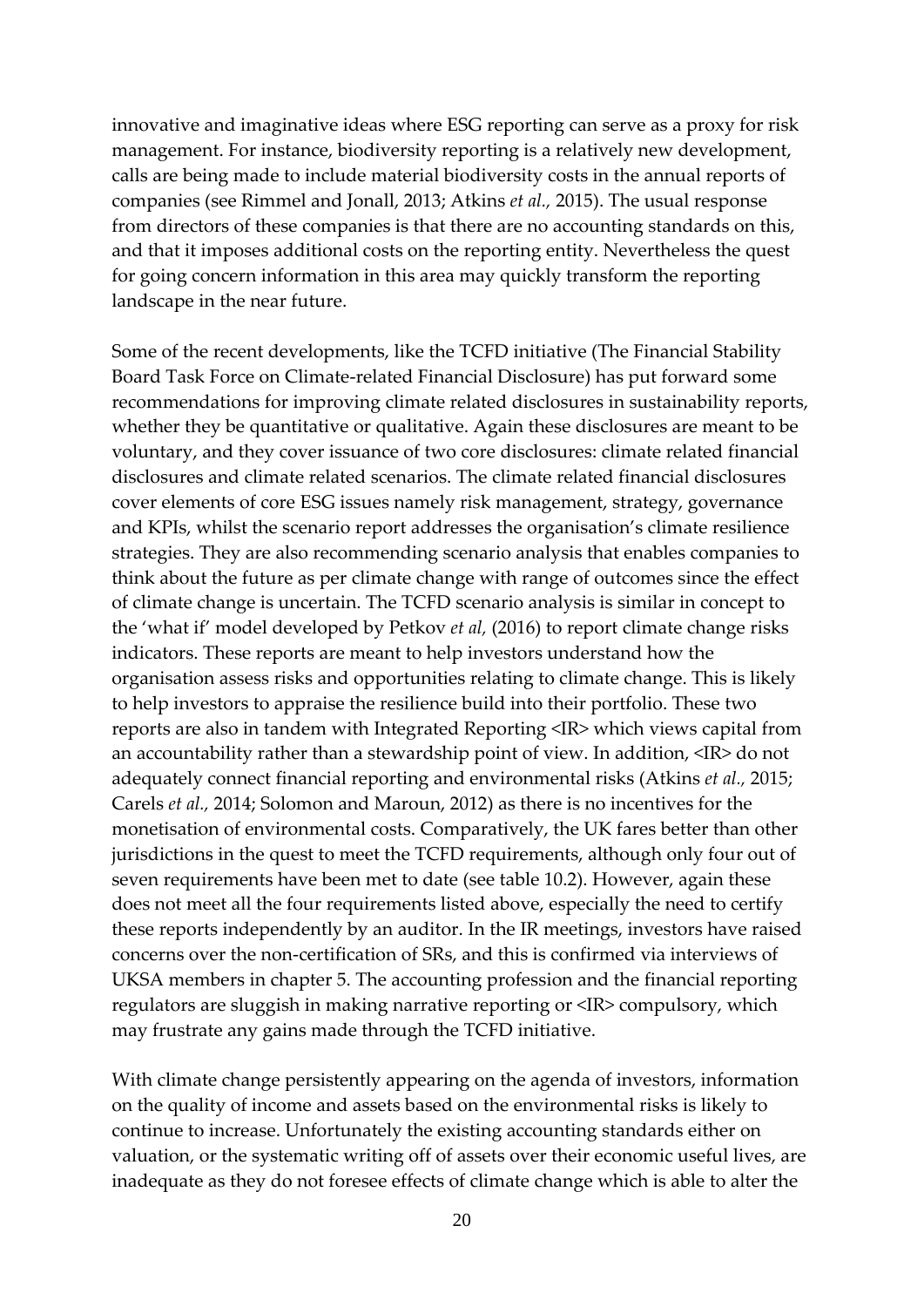value income or assets disproportionately. In recent times however, some organisations such as S&P Global Ratings have developed "management and Global" criteria for measuring ESG risks, although such universal criteria capturing income and assets exposure to ESG risks are yet to be applied in reporting by companies. All these are evidences of the transition that the accounting profession is in right now, and climate change is playing an important role. This paper sets out to investigate the challenges being faced by sell-side analysts in engaging with companies with material stranded assets through the lens of *Becksian* risk society theory. The research seeks to unravel the usefulness of sustainability reports in deriving the intrinsic value of energy companies in the UK, and whether they take Environmental Social and Governance (ESG) factors into consideration in doing so. Qualitative data were collected via dual methods comprising longitudinal participant observation at IR meetings and interview of sell-side analysts. Findings indicate dissatisfaction with the existing risk reporting system is a key factor in divestment decisions and asset stranding. The growing Responsible Investment (RI) awareness notwithstanding, the inadequate risk reporting system continues to represent a major source of agitation amongst shareholders and analysts, making the overhaul of the current financial reporting system inevitable

## **8. Research implications**

This paper investigated the challenges being faced by sell-side analysts in engaging with companies with material stranded assets through the lens of *Becksian* risk society theory. We found that as the existing financial reporting system shows inadequacy in predicting future cash flows due the dynamic business environment which is continually changing. Analysts and investors are exhibiting adaptive tendencies by placing less reliance on the financial reports, and attending IR meetings in order to get the necessary information which are not disclosed in the financial and sustainability reports. The IR meetings were originally designed to discuss financial reports. However, an evolving trend whereby the issues being discussed in such meeting are much more of strategy and how to reduce going concern risks, have necessitated a proper documentation of the minutes of such meetings, and making them available to all shareholders in order to deepen the usefulness of risk information available in the market place.

New developments in the field of financial reporting such as the integrated reporting system <IR> are not encompassing a very important information need for valuation, which is risk reporting, and sensitivity to environmental risks in an interactive basis. This will have implications for the future training of professional accounting professionals as well as the auditors. These are manifestations of a risk society where the issue of risk brings about reflexive modernisation. This research focused on the attitude of shareholders and sell-side analysts in the UK. However in order to develop this work further, it is proposed that future research may take a quantitative approach to measuring the effectiveness of the information gathered at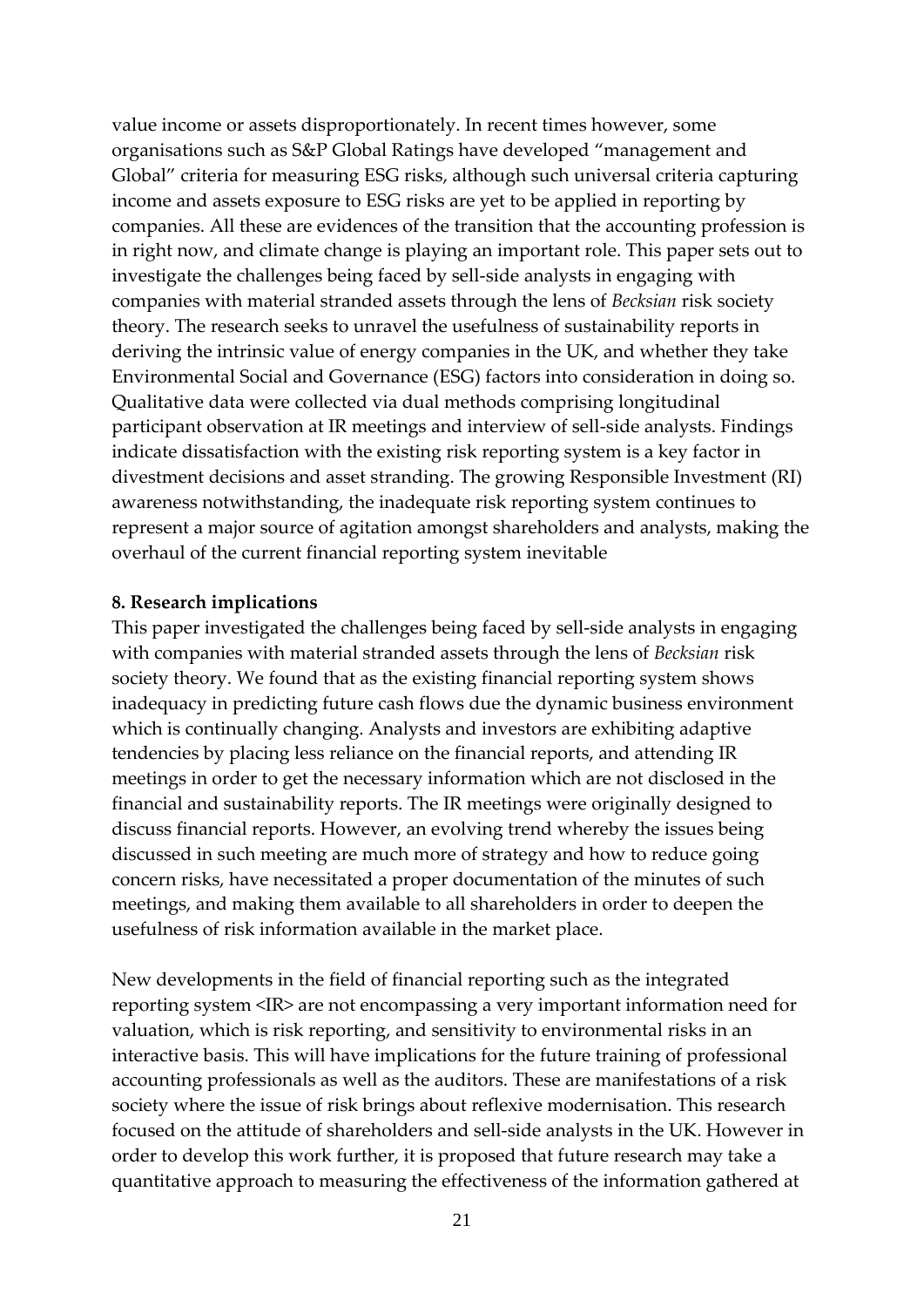IR meetings. Also, future researchers may underpin their work through another theory other than the risk society theory, and they may also apply other methodology other that participant observation at IR meetings as well as semistructured interviews.

### **References**

Adams, C.A. (2004). The Ethical, Social and Environmental Performance Portrayal Gap. Accounting Auditing and Accountability Journal. Vol. 17(5), 731 – 757. Adams, C.A., and Whelan, G. (2009). Conceptualising future change in corporate sustainability reporting. Accounting, Auditing and Accountability Journal. 22, 118 – 143.

Ansar, A., Caldecott, B., and Tilbury, J (2013). Stranded Assets and the Fossil Fuel Divestment Campaign: What Does Divestment Mean for the Valuation of Fossil Fuel Assets? Stranded Assets Programme. Smith School of Enterprise and Environment. University of Oxford.

Atkins, J., Atkins, B.C., Thomson, I., Maroun, W. (2015). "Good News from Nowhere: Imagining Utopian Sustainable Accounting. Accounting, Auditing and Accountability Journal. Vol 28(5), 651 – 670.

Atkins, J; and Maroun, W. (2018). Integrated extinction accounting and accountability: building an ark. *Accounting, Auditing and Accountability Journal*, 31(3) 750-786.

Beck, U. (1992). *Risk Society: Towards a New Modernity*, London.

Beck, U., Giddens, A., Lash, S. (1994). Reflexive Modernisation: Politics, Tradition and Aesthetics in the Modern Social Order. Stanford University Press. California.

Beck, U. (1997). Sub-politics: ecology and the disintegration of institutional power", Organization and Environment, 10 (1), 52-65

Bernstein, P.L. (1996). Against The Gods. The Remarkable Story of Risk. John Wiley. Chichester.

Bowen, F., Aragon-Correa, J.A. (2014). Greenwashing in Corporate Environmentalism Research and Practice. The Importance of What we Say and do. Journal of Organisation and Environment. 27(2), 107-112.

Brouwer, W.B., Niessen, L.W., Postma, M.J., Rutten, F.F. (2005). Need for Differential Discounting of Costs and Health effects in Cost Effectiveness Analyses. The BMJ. 331, 446  $-448.$ 

Caldecott, B. (2018). Stranded Assets and the Environment. Risk, Resilience and Opportunity. Routledge Explorations in Environmental Studies. Routledge.

Carels, C. , Maroun, W. and Padia, N. (2013). Integrated reporting in the South African mining sector. Corporate Ownership and Control. Vol. 11(1), 991-1005.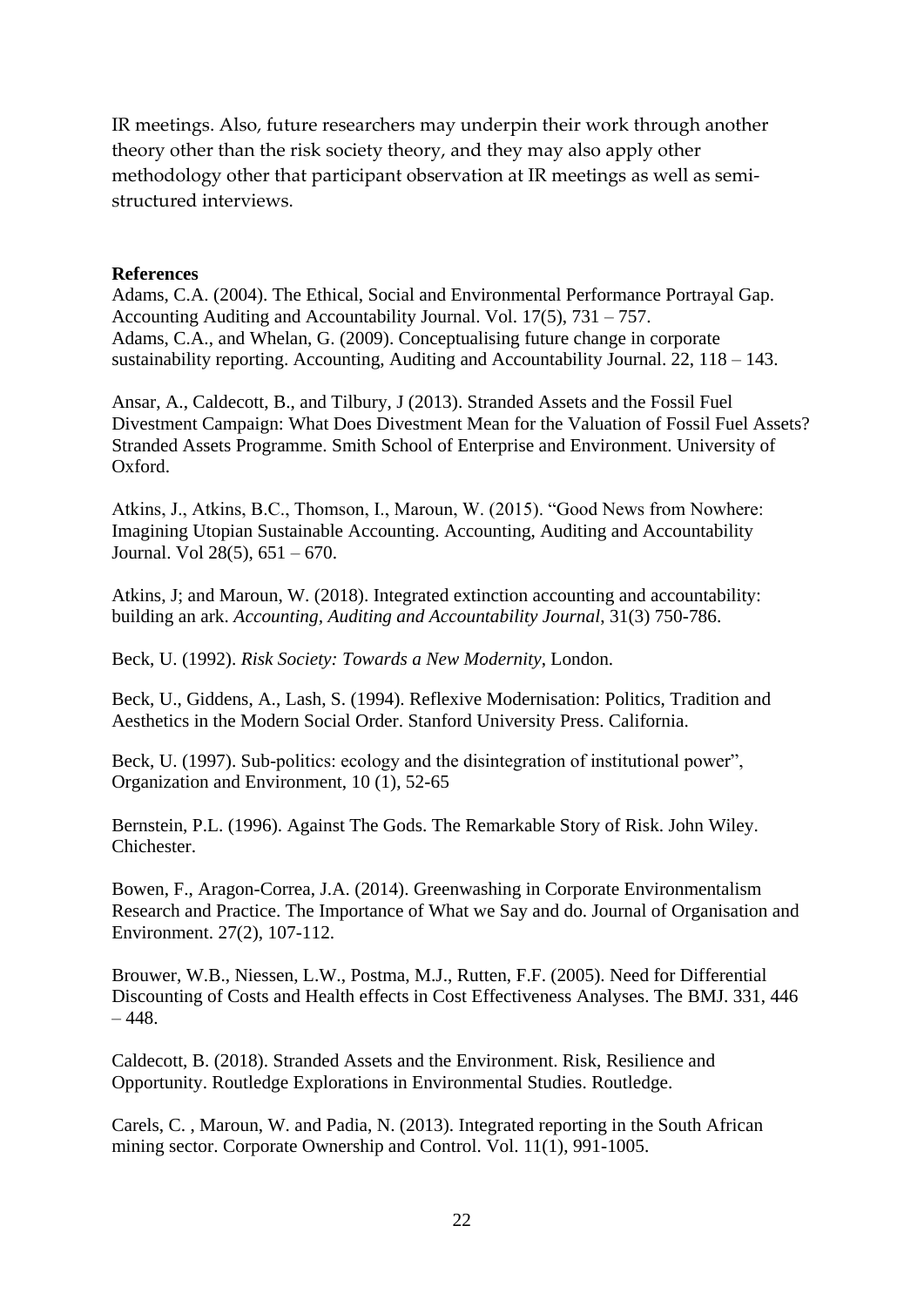Cho, D. (1988). The Impact of Risk Management Decisions on Firms Value: Gordon's Growth Model Approach. Journal of Risk and Insurance. Vol 55(1), 118 – 131.

CISL (2014). The Value of Responsible Investment. The moral, financial and economic case for action. University of Cambridge.

Damodaran, A. (2005). Valuation approaches and metrics: a survey of the theory and evidence. Stern School of Business. New York.

Dasgupta, P. (2001). Human Well-Being and the Natural Environment. Oxford University Press. New York.

Gravelle, H., Smith, D. (2001). Discounting for Health Effects in Cost-Benefit and Cost-Effectiveness Analysis. Health Econ. Vol. 10, 587 – 599.

Elkington, J (1997). Cannibals with Forks: The Triple Bottom Line of 21<sup>st</sup> Century Business. Capstone, Oxford.

Ekberg, M. (2007). The Parameters of the Risk Society: A Review and Exploration. Current Sociology. Vol. 55(3), 343 – 366.

Giddens, A. (1990). The Consequences of Modernity. Stanford University Press. Stanford California.

Giddens, A. (1991). Modern and Self-Identity: Self and Society in the Late Modern Age. Blackwell Publishing. Cambridge.

Giddens, A., and Pierson, C. (1998). Conversations with Anthony Giddens: Making Sense of Modernity. Polity Press. Cambridge

Gniewosz, G. (1990). The Share investment decision process and information use: An exploratory case study. Accounting and Business Research. 20, 233 – 230.

Gray, R. (2006). Social, Environmental and Sustainability Reporting and Organisational Value Creation? Whose Value? Whose Creation? Accounting Auditing and Accountability Journal. Vol 19(6), 793 – 819.

Gray R.H., Owen, D.L., and Adams, C. (1996). Accounting and Accountability: Changes and Challenges in Corporate Social and Environmental Reporting, Prentice Hall, London.

IISD (2018). Unburnable Carbo: Getting the Signals right for investors in low-and lowermiddle-income countries. Available at: [https://www.shareweb.ch/site/Development-](https://www.shareweb.ch/site/Development-Policy/Documents/formAttachments/IISD%20for%20SDC%20on%20Unburnable%20Carbon%20copy-edited%2026%20June%202018.pdf)[Policy/Documents/formAttachments/IISD%20for%20SDC%20on%20Unburnable%20Carbo](https://www.shareweb.ch/site/Development-Policy/Documents/formAttachments/IISD%20for%20SDC%20on%20Unburnable%20Carbon%20copy-edited%2026%20June%202018.pdf) [n%20copy-edited%2026%20June%202018.pdf](https://www.shareweb.ch/site/Development-Policy/Documents/formAttachments/IISD%20for%20SDC%20on%20Unburnable%20Carbon%20copy-edited%2026%20June%202018.pdf)

IPCC, (2018). Global Warming of 1.5 degrees. Technical Summary. Available at: [https://www.ipcc.ch/site/assets/uploads/sites/2/2018/12/SR15\\_TS\\_High\\_Res.pdf](https://www.ipcc.ch/site/assets/uploads/sites/2/2018/12/SR15_TS_High_Res.pdf)

IPCC (2019). Refinement to the 2006 IPCC Guidelines for National Greenhouse Gas Inventories.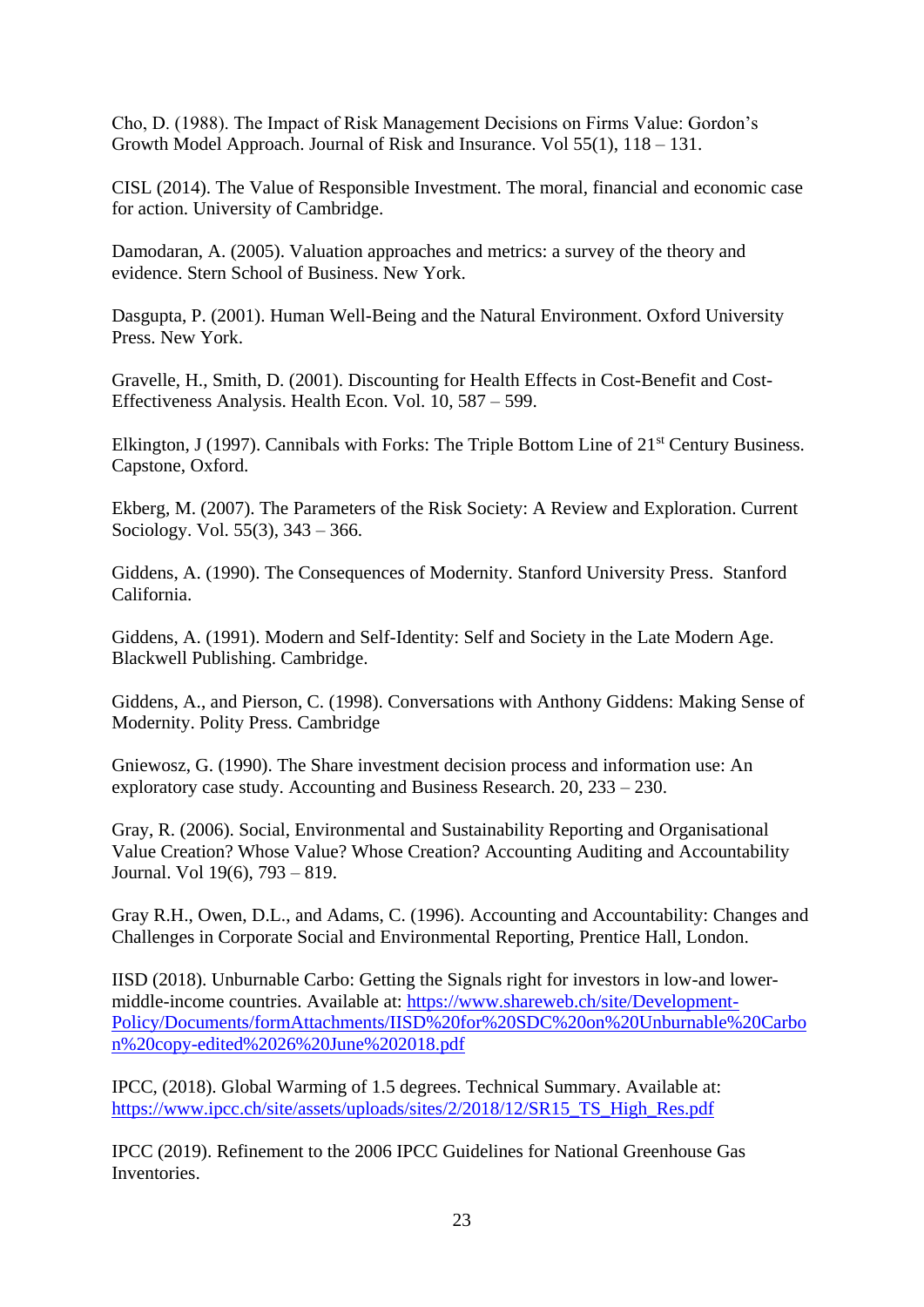Jarret, J., Woodcock, J., Griffiths, U.K., Chalabi Z., Edwards, P., Roberts, I (2012). Effect of Increasing Active Travel in Urban England and Wales on Costs to the National Health Service. Lancet. 379, 2198 – 2205.

Jones, M. J., and Solomon J.F. (2013). Problematising Accounting for Diversity. Accounting, Auditing & Accountability Journal, 26 (5), 668-687.

King, M., and Atkins, J. (2016). Chief Value Officer: Accountants Can Save the Planet. Greenleaf Publishing.

KPMG (2017). The Road Ahead: The KPMG Survey of Corporate Responsibility Reporting. Available at: [https://assets.kpmg/content/dam/kpmg/be/pdf/2017/kpmg-survey-of-corporate](https://assets.kpmg/content/dam/kpmg/be/pdf/2017/kpmg-survey-of-corporate-responsibility-reporting-2017.pdf)[responsibility-reporting-2017.pdf](https://assets.kpmg/content/dam/kpmg/be/pdf/2017/kpmg-survey-of-corporate-responsibility-reporting-2017.pdf)

Lopez, A., Mathers, C., Ezzati, M., Jamison, D., Muray, C. (2006). Global Burden of Disease and Risk Factors. World Bank/Oxford University Press, Washington DC.

Madison, A. (2001). The World Economy: A Millennial Perspective. Organisation for Economic Co-operation and Development. Paris.

Metcalfe, J.S. (2002). Evolutionary Economics and Creative Destruction. Routledge. London

Paris Agreement (2015). The Paris Agreement Summary. Climate Focus. Briefing Notes. Available at: [https://climatefocus.com/sites/default/files/20151228%20COP%2021%20briefing%20FIN.pd](https://climatefocus.com/sites/default/files/20151228%20COP%2021%20briefing%20FIN.pdf) [f](https://climatefocus.com/sites/default/files/20151228%20COP%2021%20briefing%20FIN.pdf)

Pearce, D., Groom, B., Hepburn, C., Koundouri, P. (2003). Valuing the Future: Recent Advances in Social Discounting. World Economics. Vol. 4, 121 – 141.

Petkov, M., Birry, A., Plesser, S. and Wilkins, M. (2016). Climate Change-Related Legal and Regulatory Threats Should Spur Financial Service Providers to Action. S&P Global Rating. 7-8. S&P Global Publications.

Pfeiffer, A., Hepburn, C., Vogt-Schilb, A., Caldecott, B. (2018). Committee Emissions from Existing and Planned Power Plants and Asset Stranding Required to Meet the Paris Agreement. Environmental Research Letters. Vol 13(5), 054019.

Pratt, P.S. (2008) Valuing A Business. The Analysis and Appraisal of Closely Held Companies, 5<sup>th</sup> Edition, New York, McGraw-Hill.

Ramus, C.A., and Montiel, I. (2005). Business and Society. Vol. 44(4), 377 – 414.

Rimmel, G., and Jonall, K (2013), Biodiversity Reporting in Sweden: Corporate Disclosure and Preparers' View. Accounting, Auditing and Accountability Journal. Vol 26 (5), 746 – 778.

Solomon J.F and Maroun, W. (2012). Integrated Reporting: The Influence of King III on Social Ethical and Environmental Reporting. ACCA Research Report. London.